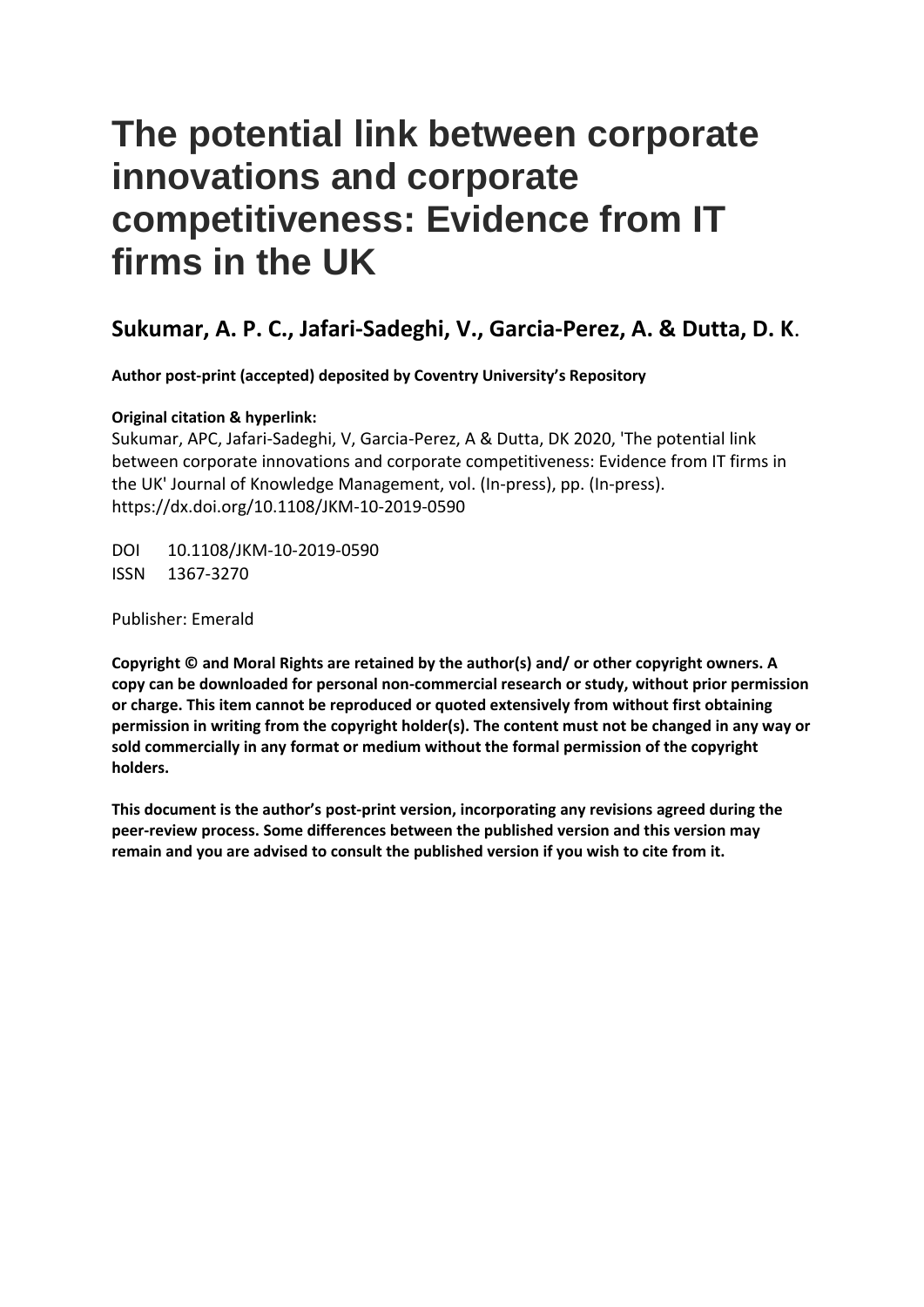# **The potential link between corporate innovations and corporate competitiveness: Evidence from IT firms in the UK**

# **Abstract**

 *Purpose – The main objective of this research is to provide a thorough empirical investigation of the potential link between corporate innovations and corporate competitiveness in the context of the UK IT industry.* 

 *Design/methodology/approach – This research employs a panel of 216 UK IT firms for the period from 2000 to 2016. The sample data for this study were extracted from the Worldscope, extracted from the Datastream database from Thomson Reuters. For the analysis of the data, the generalised method of moments (GMM) model is applied.* 

 *Findings – The results of this study provide empirical evidence that there exists a strong, positive link between corporate innovations and corporate competitiveness. Such evidence capacities on a continual basis due to their critical role on these firms' success and survival. Also, it is found that when the proxies for corporate innovations are lagged by two periods, they are further lagged, i.e., by three periods, such an impact turns out to be relatively less further reinforces the common view in the current literature of strategic management that due to the nature of their business, firms in the IT industry need to enhance their innovative their impact on corporate competitiveness becomes relatively more significant. However, when pronounced.* 

 *oriented firms in the UK. Using a secondary database (Datastream), the paper considered the Research limitations/implications – The data gathered for this paper was restricted to ITperiod of 2000-2016.* 

 *relationship between information technology, innovation and performance, referred to in the literature as the productivity paradox, by studying the problem in the IT industry. It supports organisations from the sector in their efforts to deal with the dynamic nature of technological*  innovations and of the context where they operate. Methodologically, the way we have *Originality/value – The research makes a significant contribution to the current debate on the measured the concepts of innovation and performance and the lessons learned from their analysis have also brought value to the research.* 

**Keywords** *– corporate innovations, corporate competitiveness, IT firms,* R&D activities, UK*.*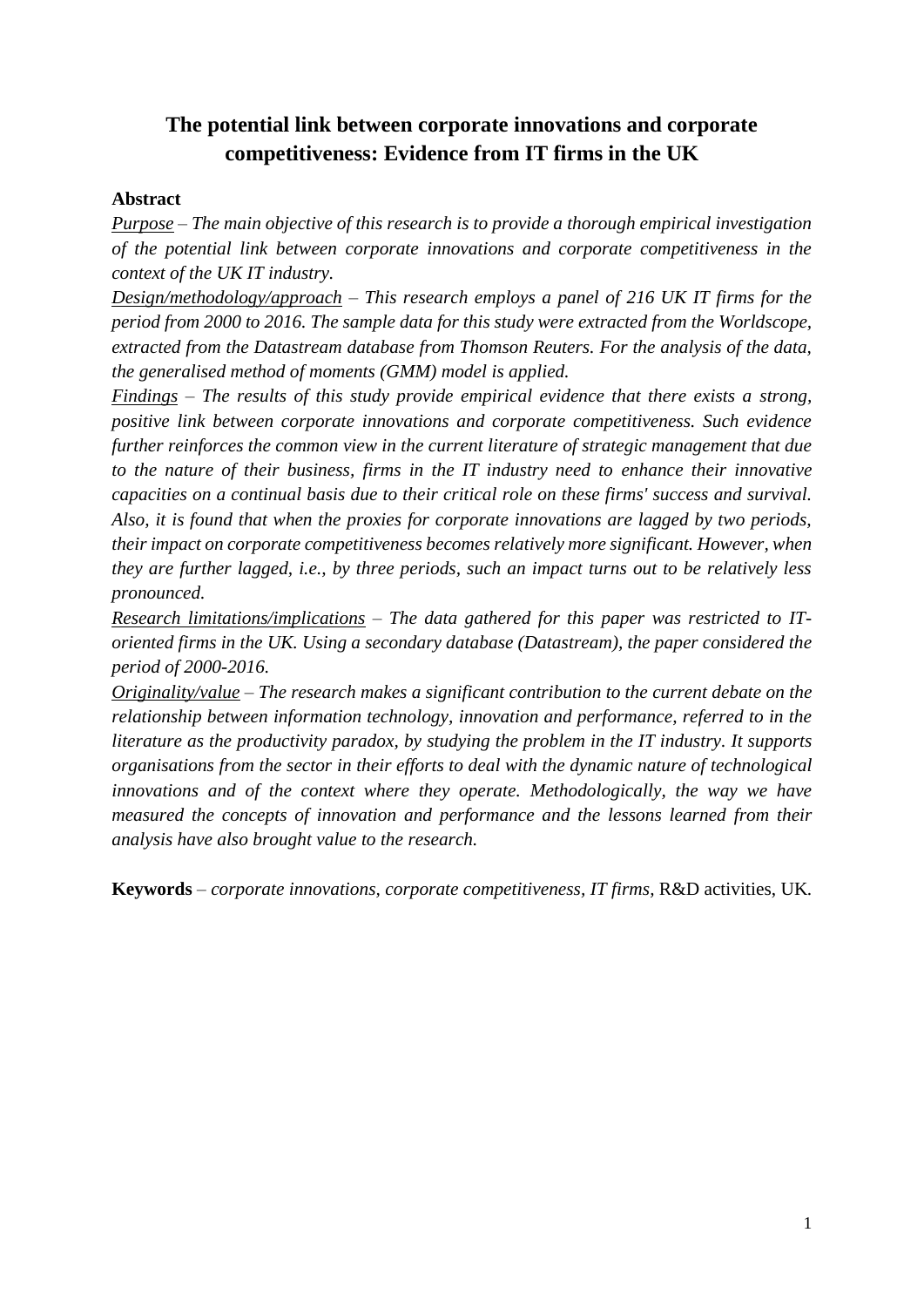## **Introduction**

 Biancone 2017a), it is essential for firms to enhance their innovative capacities constantly so (2010), when economies become more and more knowledge-based, innovation turns out to be In the context of increasingly intense competition in the marketplace (Jafari Sadeghi  $\&$ that they compete effectively, survive, and grow (James, 2010). In particular, as noted by James the most important tool for firms to improve their competitiveness.

 Further, empirical evidence suggests that the role of innovations becomes even more critical their corporate functions, which eventually determines their success (Cabagnols & Le Bas, for firms in knowledge-intensive industries such as IT, biotechnology, and so on (Sallos, Yoruk & Garcia-Perez, 2017; Freeman & Soete, 2013; Ferraris, Santoro, & Dezi, 2017; Mokhtarzadeh et al 2018). For these firms, research and development have been consistently at the core of 2002). Fundamentally, underneath a firm's research and development efforts, there is a strong knowledge creation and usage process that drives the firms to be innovative and competitive (Carnerio, 2000; Vrontis et al, 2017; Scuotto et al 2017; Papa et al 2018).

 not be generalisable. Secondly, majority of previous studies in the area have attempted to examine the potential link between corporate innovations and corporate competitiveness using Vincent, 2018). As suggested by Freeman and Soete (2013), there are potential biases inherent Research linking firms' competitiveness with innovations has been examined previously (e.g. Carayannis & Grigoroudis, 2014; Carayannis & Roy, 2000), however, there pertinent gaps in knowledge that motivated us to undertake this study. Firstly, in previous studies proxies used for both corporate innovations and corporate competitiveness were qualitative in nature (Carayannis & Roy, 2000), and as such, the impact of innovation on firm competitiveness may pooled data, i.e., at the national economic level (Aubert, 2018; Charmes, Gault, & Wunschin this approach, given that the role of corporate innovations on firms' corporate competitiveness varies significantly across industries.

 is to provide a thorough empirical investigation of the potential link between corporate between innovation and competition will be assessed in this paper. Thus, the findings of this research contribute to the literature by highlighting that IT-oriented firms need to enhance their innovative capacities on a continual basis due to the latter's critical role on firm success and becomes relatively more significant. Furthermore, the empirical evidence of this paper suggests that as the product cycle in the IT industry is rather short, for the sake of their competitiveness, effective. effective. The remaining of the paper is structured as follows; the next section delves on a literature To address the abovementioned problems, the primary aim of the current research project innovations and corporate competitiveness. Using proxies, the strength of the relationship survival. From the methodological point of view, our findings reveal that when the proxies for corporate innovations are lagged by two periods, their impact on corporate competitiveness firms in this industry have had little choice but to ensure that their R&D activities are highly

 review focussing on knowledge management, innovation and firm competitiveness. The third section details the methodology used in the work and final sections discuss the results and contribution of the paper.

**Theory Development**  *KM and Innovation*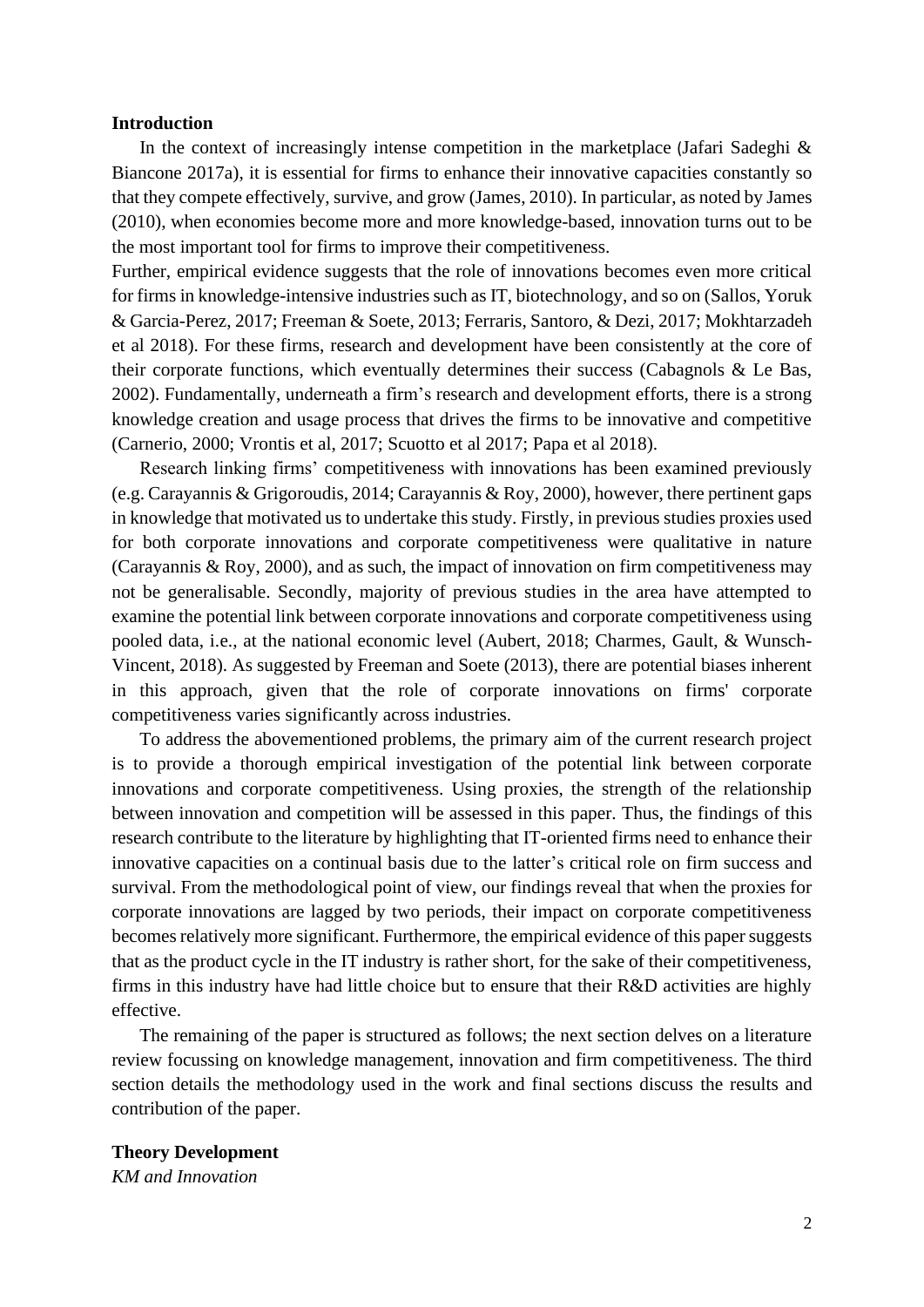wide range of studies (e.g., Scuotto et al, 2017; Augusto et al 2014). Du Plessis (2007) suggests that innovation within an organisational context is greatly dependent on the availability of Rodriguez Sanz & Gaite (2006) find that investments in R&D and intangible assets such as knowledge have a significant impact on improving firm productivity and profitability. Innovation as a dominant source of firm competitive advantage has been considered in a diverse forms of knowledge. Knowledge management serves as an important coordinating mechanism that connects resources and capabilities to innovation (Darroch, 2005; Rezaei et al 2020). Especially, in the context of SMEs in the high-tech sectors such as biotechnology, investing in knowledge management initiatives has a significant impact on enhancing innovation performance (Alegre, Sengupta and Lapiedra, 2013). In their research, Bobilo, However, the impact of the firm's corporate innovation on its overall competitiveness remains understudied.

# *Corporate innovations and its measurement*

 that is obtained through more effective business models, processes, products, services or marketplace, corporate innovations now have become the most critical competitive tool for any firms as they compete in terms of how they can provide their customers with new ideas, devices while there seems to have been a consensus on how the concept of corporate innovations should be measured, there are many practical challenges when it comes to the actual measurement of these innovations. The major reason why it has been the case is that previous studies in the area of corporate innovations have failed to reach an agreement on what is the primary purpose of In their most intuitive interpretation, corporate innovations refer to "the application of better solutions which meet new requirements, existing market needs or unarticulated needs technologies" (Audretsch,1995, p.54). In the context of increasingly intense competition in the or methods (Caloghiru, Kastelli, & Tsakanikas, 2014). As suggested by Caloghiru et al. (2014), corporate innovations.

 Currently, there are two different views, with the first one holding that the primary purpose In particular, as suggested by Dachs et al. (2007), the most critical corporate function of any firms is to create wealth for their shareholders, and corporate innovations are among the key tools that can allow them to do so. As corporate innovations allow firms to enhance their competitive advantage and hence compete better with their rivals, they will eventually experience more impressive financial performance and hence maximise their shareholders' authors, therefore, suggest that corporate innovations can be directly measured by return on innovation investment (ROII). This measure will take into account three major dimensions of innovations help provide a rich insight into firms' business models as one can clearly see the available statistics, as well as common definitions, make benchmarking a huge challenge. For example, important questions such as "what does success mean?" must be answered in a of corporate innovations is their financial impact (Dachs, Ebersberger, & Loof, 2007; Berube, & Mohnen, 2009; Jafari Sadeghi, Nkongolo-Bakenda, Anderson & Dana 2019) among others. wealth (Del Giudice, Campanella, & Dezi, 2016; Jafari Sadeghi & Biancone, 2017b). The corporate innovations consisting of (1) innovation magnitude, (2) innovation success rate and (3) investment efficiency. As suggested by Urem (2009), while this measure of corporate different innovation strategies available to firms, its main drawback is that the lack of publicly consistent manner (Lieberman & Montgomery, 2008).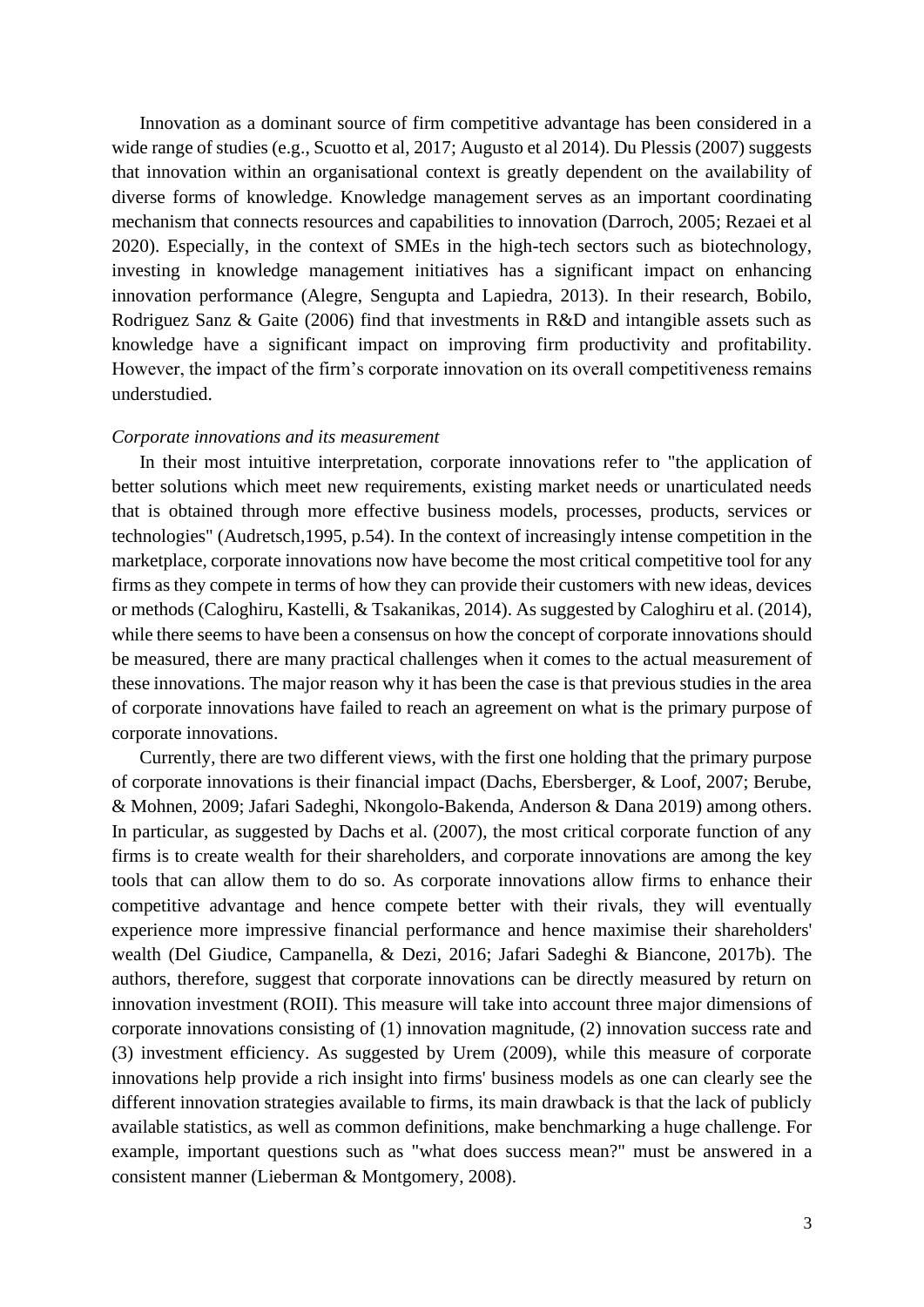From another point of view, Feldman (2004), Becker and Dietz (2009) and so on argue that competencies i.e., distinctive knowledge and skill domains which facilitate corporate noticeably advance current markets, to name just a few (Kamaruzaman, Ali, Ghani, & Gunardi, 2019; Del Giudice, Maggioni., Romano, & Nicotra, 2014; Becker and Dietz, 2009; Jafari- Sadeghi 2020). According to Becker and Dietz (2009), although it is much more difficult to measure corporate innovations by utilising these measures, they can help measure corporate although the financial impact is most observable, it does not precisely measure firms' corporate innovations. Although corporate innovations are among the most critical drivers of firms' financial performance, these are not the only ones. As a result, the authors suggest that the primary purpose of corporate innovations is the enhancement in firms' organisational capability. Corporate innovations, therefore, can be measured by the presence of formal processes and structures which help foster corporate innovations; the number of new innovations; the effectiveness of employee training on corporate innovations i.e., the quality of training and guidance on how to evaluate the market potential of a new idea; the number of new-to- firm opportunities in new markets; the number of corporate innovations which innovations more precisely.

 Largely in line with the above view of Becker and Dietz (2009), Robert and Stephen (2012), and Garcia-Perez, Gheriss and Bedford (2019) argue that such a way of measuring corporate innovations certainly allow firms to enhance their organisational capabilities so that they will be in a better position to come up with more effective business models, processes, products, services or technologies, thus being likely to meet new requirements, existing market needs or unarticulated needs. However, it is not completely certain that such innovations will be welcome and hence bring in financial success. Similar to the first measure, this measure of corporate innovations is also hard and subject to a lot of judgement (Dyer & Singh, 2008). For example, there has been no benchmark to evaluate the quality of employee training and innovations is more consistent with their definitions. The rationale here is that corporate guidance on how to evaluate the market potential of a new idea. In addition, according to Sadowsky and Sadowsky-Rasters (2006), formal processes and structures which support corporate innovations tend to vary significantly across industries, and there hence has been no definite answer on how these should be in order to foster innovations.

 In brief, measuring corporate innovations is not an easy task, and until now, there has been R&D expenditures as well as intangible assets as measures of firms' corporate innovations. The rationale for the use of these two measures is that firms which invest more in their research and development tend to experience a higher level of innovative capacities and vice versa. In addition, according to the authors, while it is not certain that corporate innovations will lead to financial success, they certainly will result in a higher level of intangible assets. The use of R&D expenditures, as well as intangible assets as measures of firms' corporate innovations, is a perfect choice for the IT industry given the nature of their business models (Katz & Berkowitz, 2013). Specifically, Katz and Berkowitz (2013) show that given the critical roles of corporate innovations in firms' success in the IT industry, their business models tend to be highly innovation-oriented i.e., their employees usually receive significant training and no consensus on how they should be best measured. The key challenge is that measures of corporate innovations must overcome the problem of data unavailability and at the same time, are consistent with their definitions. As a result, Robert and Stephen (2012) suggest the use of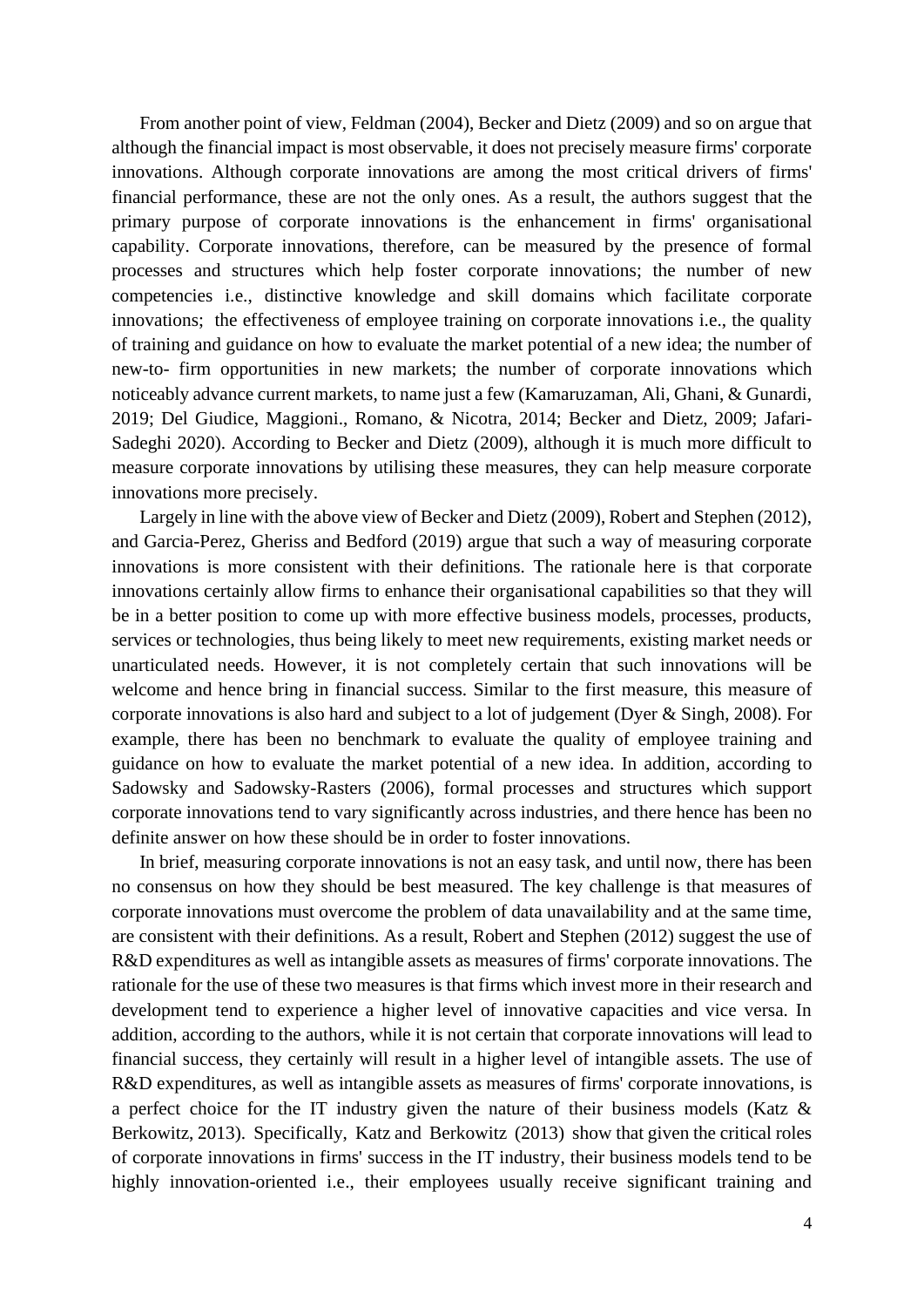guidance on corporate innovations and massive investments have been made in enhancing approach, the study will, therefore, also employ R&D expenditures as well as intangible assets formal processes and structures that foster innovations and research and development activities. In addition, the success of IT firms' research and development tends to be directly measured by the level of intangible assets in their balance sheets (Koellinger, 2008). Following this as direct measures of firms' corporate innovations.

# *Corporate competitiveness and its measurement*

 Generally, competitiveness has been defined as firms' ability to provide their customers with products and services which meet their quality standards at competitive prices and achieve (Porter, 1990). Apart from corporate innovations, corporate competitiveness can provide a Ospina and Schiflbauer (2010), these are direct measures of corporate competitiveness. Their (2011), these financial terms of corporate competitiveness on average have been more commonly used than marketing teams, i.e., non-financial measures primarily due to the fact that they are more understandable and easier to communicate. In addition, data on these they tend to fail to capture the long-term nature of corporate competitiveness (Capon, 2010). profitability and market share can experience significant fluctuations over time while it is sufficient returns on the resources used in the production of products or rendering of services direct measure of firms' success (Levinsohn & Petrin, 2009; Buenechea-Elberdin, 2017). By definition, corporate competitiveness is all about firms' advantages that allow them to outperform their rivals. Corporate competitiveness can also be measured in a variety of different ways (Nazar & Saleem, 2009). In particular, this important concept has been measured by both financial indicators and non-financial indicators. First, the financial indicators of corporate competitiveness consist of sales growth, profitability and market share (Ospina & Schiflbauer, 2010; Widyaningsih, Gunardi, Rossi, & Rahmawati, 2017; Jafari Sadeghi, Biancone, Anderson & Nkongolo-Bakenda, 2019). In particular, as suggested by key strength is that these measures tend to be highly observable. The norm has been to consider firms which can grow faster, are more profitable and acquire greater market share (in terms of either volume or value terms) than their rivals as more competitive. According to Stojcic measures tend to be highly available. However, the main drawback of these indicators is that In particular, Capon (2010) argues that the concept of corporate competitiveness is long-term in nature, while financial indicators tend to be short term. For example, firms' sales growth, another story with the concept of corporate competitiveness. One immediate implication here, therefore, is that they do not precisely capture firms' corporate competitiveness which is something they in practice wish to obtain in the long run (Rothwell & Dodgson, 2014).

 To overcome the limitations of financial measures, Capon (2010) suggests the use of on. According to the author, the use of these marketing terms is relatively more consistent with the long-term nature of corporate competitiveness than financial terms. This view has been financial indicators discussed earlier are basically its outcomes. The main reason why marketing measures such as brand reputation, customer loyalty, and employee loyalty, and so supported by substantial empirical evidence in the area of strategic management that there is a close link between these and firms' long-term, sustainable success (Easterby, Thorpe, Jackson, & Lowe, 2008). Equally important, as suggested by Easterby et al. (2008), these indicators, by and large, can be considered as the key drivers of firms' corporate competitiveness while the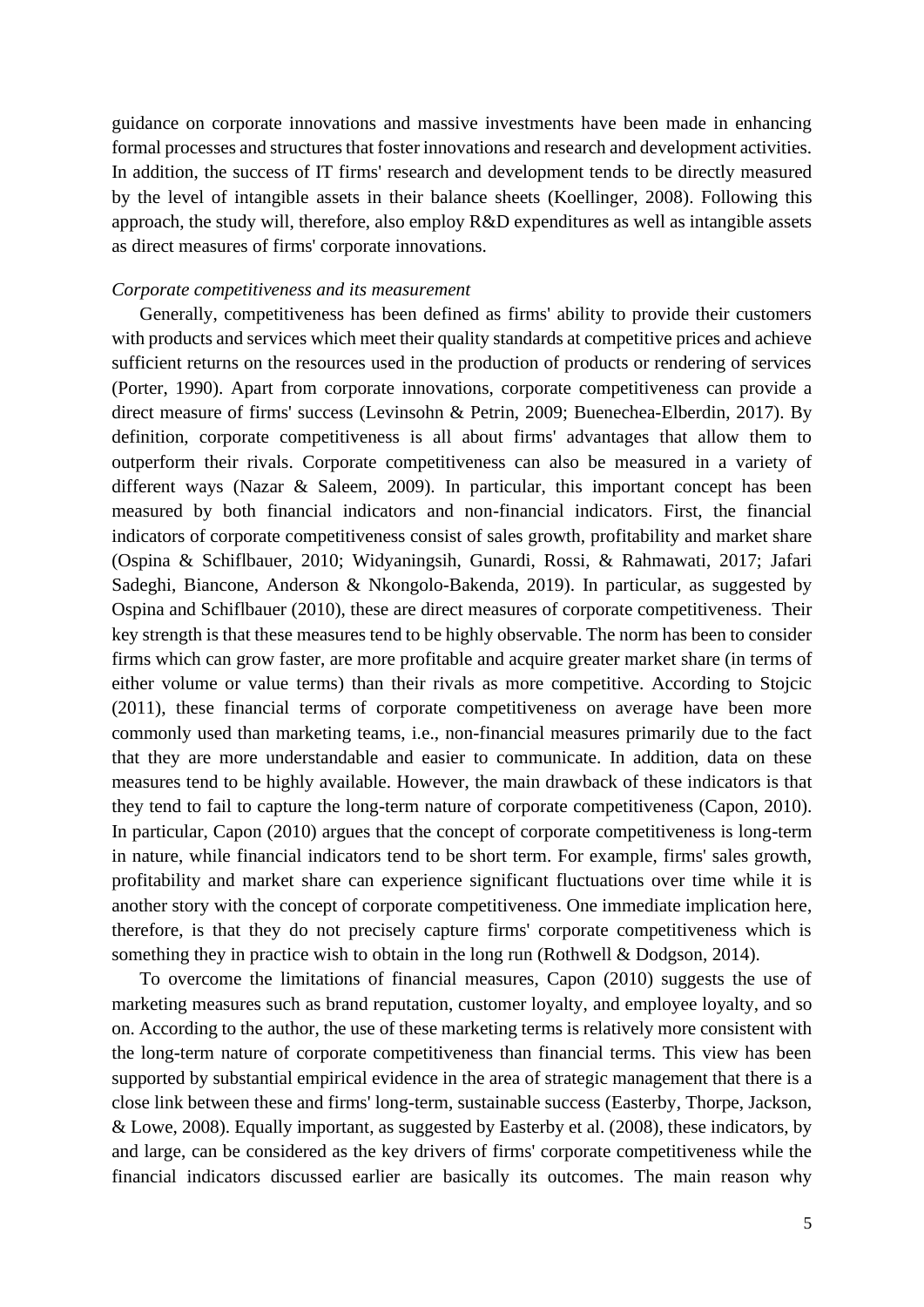financial measures is that they are relatively more stable and hence consistent with the long- term nature of the concept (Ghauri & Gronhaug, 2009; Rouf, 2017). For example, there have their rivals in the long run (Levinsohn & Petrin, 2019). Similarly, in the context of increasingly firms' long-term competitiveness as it allows them to attract new customers and retain existing ones better, especially when the costs of doing so have been higher than ever before. Finally, according to Easterby et al. (2008), committed employers have been always the direct force of production of products or rendering of services. In both the current literature of marketing and seen as the most important drivers of contemporary firms' corporate competitiveness (Stojcic, marketing terms have been usually seen as better measures of corporate competitiveness than been prominent empirical evidence that firms with strong brand reputation tend to outperform intense competition in the marketplace, customer loyalty now has been shown to be central to firms' corporate competitiveness for they directly involved in the process of providing firms' customers with products and services which meet their quality standards at competitive prices, thus deciding whether firms can achieve sufficient returns on the resources used in the that of strategic management, customer loyalty and employee loyalty have been consistently 2011; Saidi, 2017).

 competitiveness, marketing terms have some very important limitations which eventually undermine their use among previous studies which examine the link between corporate innovations and corporate competitiveness. The most important limitation is probably that as suggested by Easterby et al. (2011), there has been no consensus on how these terms should be defined, thus making it a huge challenge to measure them. As a result, so far, there has been interviews, and so on will need to be used to collect primary data on the considered issues. For large-scale studies like this study, it is far from feasible to do so, given the significant resource constraints. As a result, in this study, financial terms will be used as direct measures of firms' corporate competitiveness. Specifically, following previous studies in the area of strategic management, the major proxies for firms' corporate competitiveness will be firms' profitability, their market share in the domestic market and their percentage of foreign sales by their total While being claimed as being superior to financial terms in measuring firms' no consistency in the measuring of brand reputation, customer loyalty and employee loyalty. Further, secondary data on these terms are usually not available, and primary data, therefore, has to be collected (Tushman & Nadler, 2006). Primary research instruments such as surveys, sales (Jafari Sadeghi, Kimiagari & Biancone. 2019). The researcher is fully aware of their major limitations, and the use of marketing terms as more rigorous measures of firms' corporate competitiveness will be saved for future research.

# *The link between corporate innovations and corporate competitiveness*

 Previous studies in the area of strategic management have documented prominent empirical evidence on a close, positive link between corporate innovations and corporate competitiveness. As noted by Cabagnols and Le Bas (2002), French firms with greater were found to help foster corporate innovations. These firms were found to be in a better the number of new competencies (distinctive knowledge and skill domains which facilitate innovative capacities which are reflected by the presence of formal processes and structures position to compete well with their rivals, thus securing better financial performance and success. A variety of measures of innovative capacities were highlighted in the study, namely,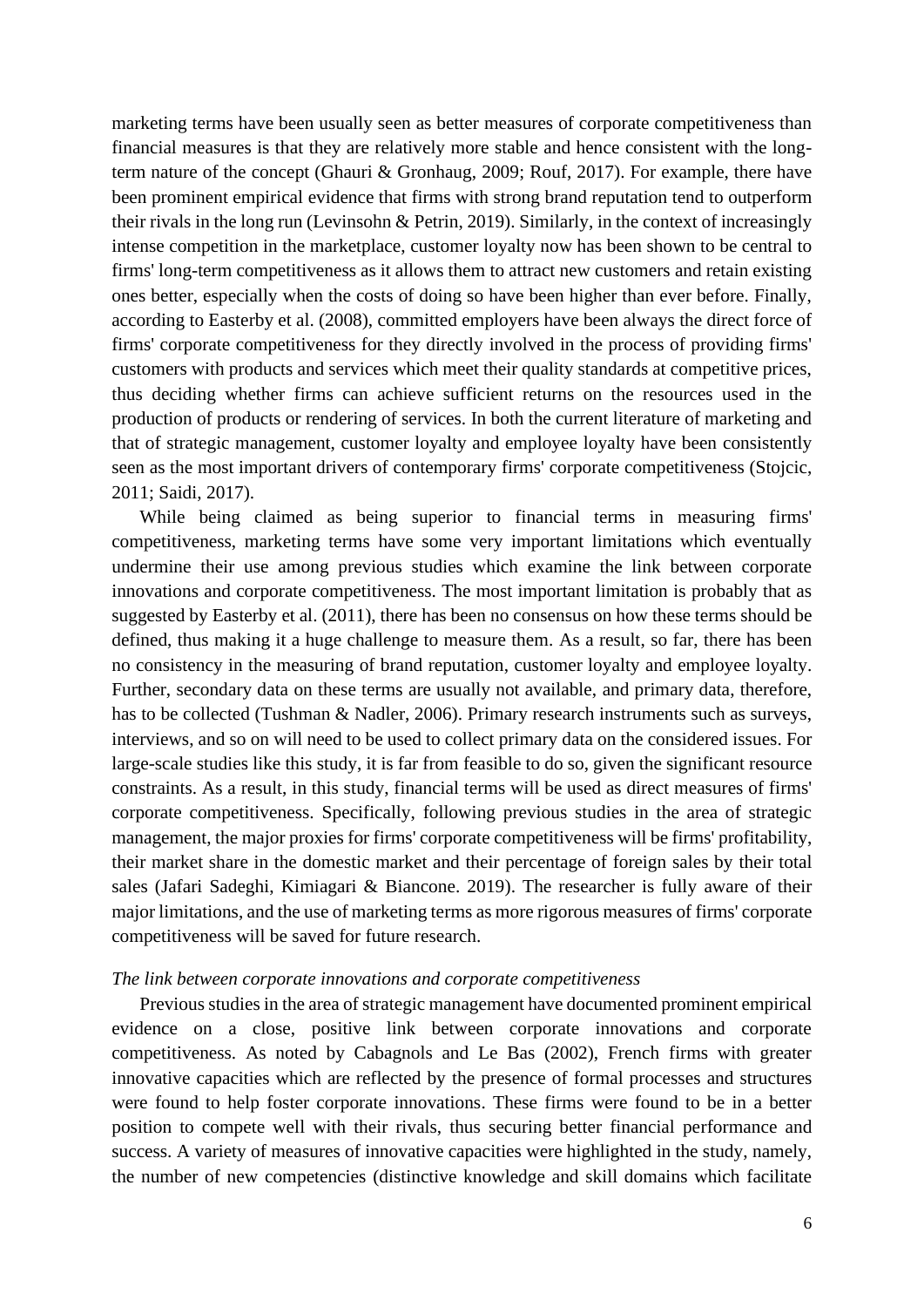that these processes, structures and measures resulted in incorporate innovations, which in turn innovations and corporate competitiveness can be well justified given that their greater innovative capacities allow these firms to respond to market changes in a more effective corporate innovations); the effectiveness of employee training on corporate innovations i.e., the quality of training and guidance on how to evaluate the market potential of a new idea; the number of new-to-firm opportunities in new markets as well as the number of corporate innovations which noticeably advance current markets, among others. The authors concluded helped to achieve corporate competitiveness. Such a close, positive link between corporate manner and therefore achieve more impressive financial performance.

 Largely consistent with the empirical evidence reported by Cabagnols and Le Bas (2002), examining the link between corporate innovations and corporate competitiveness using a larger stronger brand reputation. The key difference between this study with Cabagnols and Le Bas is that the authors utilise a variety of non-financial indicators of firms' corporate nature better. Indeed, a common view in the current literature of strategic management is that financial indicators do not reflect corporate competitiveness well due to their short-term nature sample of European listed firms, Lieberman and Montgomery (2008) finds prominent empirical evidence that firms with greater innovative capacities, i.e., higher returns on innovation investments tend to possess stronger brand reputation and higher levels of customer loyalty as well as employee loyalty. According to the authors, corporate innovations allow these firms to come up with better products and services which then enhance customers experience and satisfaction, thus resulting in higher levels of customer loyalty and hence competitiveness rather than financial ones under the rationale that these reflect its long-term (Skarzynski & Gibson, 2008; James, 2010; Agostini & Nosella, 2017; Agostini, Nosella, & Filippini, 2017).

 Similar to the above studies, Hagedoorn (2012) also finds empirical evidence that there is firms. Specifically, the author finds a high level of employee loyalty and commitment among firms with greater innovative capacities. It is argued that.at these firms, on average make more effective investments on employee training and development with a view to enhancing their employee training and development are clear indicators that films are committed to the personal development of their employees, which then would be translated into a higher level of Hagedoorn (2012 ) reports that empirical evidence is, by and large, consistent with the view in the current literature of strategic management that employee training on innovations can be considered as a stone that can kill two birds (Link, 2011). While enhancing their innovative capacities, firms can also improve their employee commitment and loyalty - a very critical dimension of their corporate competitiveness. Almost in the same vein, Robert and Stephen (2012) find a higher level of R&D expenditures as well as intangible assets as measures of highly research-intensive organisations, employees tend to have a lot of autonomy and a strong, positive link between corporate innovations and corporate competitiveness among US corporate innovations. As suggested by Kafouros (2005), more significant investments in employee satisfaction and hence loyalty which is required for the successful implementation of firms' innovation strategies which need the long-term commitment from employees. firms ' corporate innovations among firms which are deemed as having greater corporate competitiveness. The main reason why it has been the case is that, according to the authors, in flexibility in making their own decisions, thus being more satisfied with their jobs.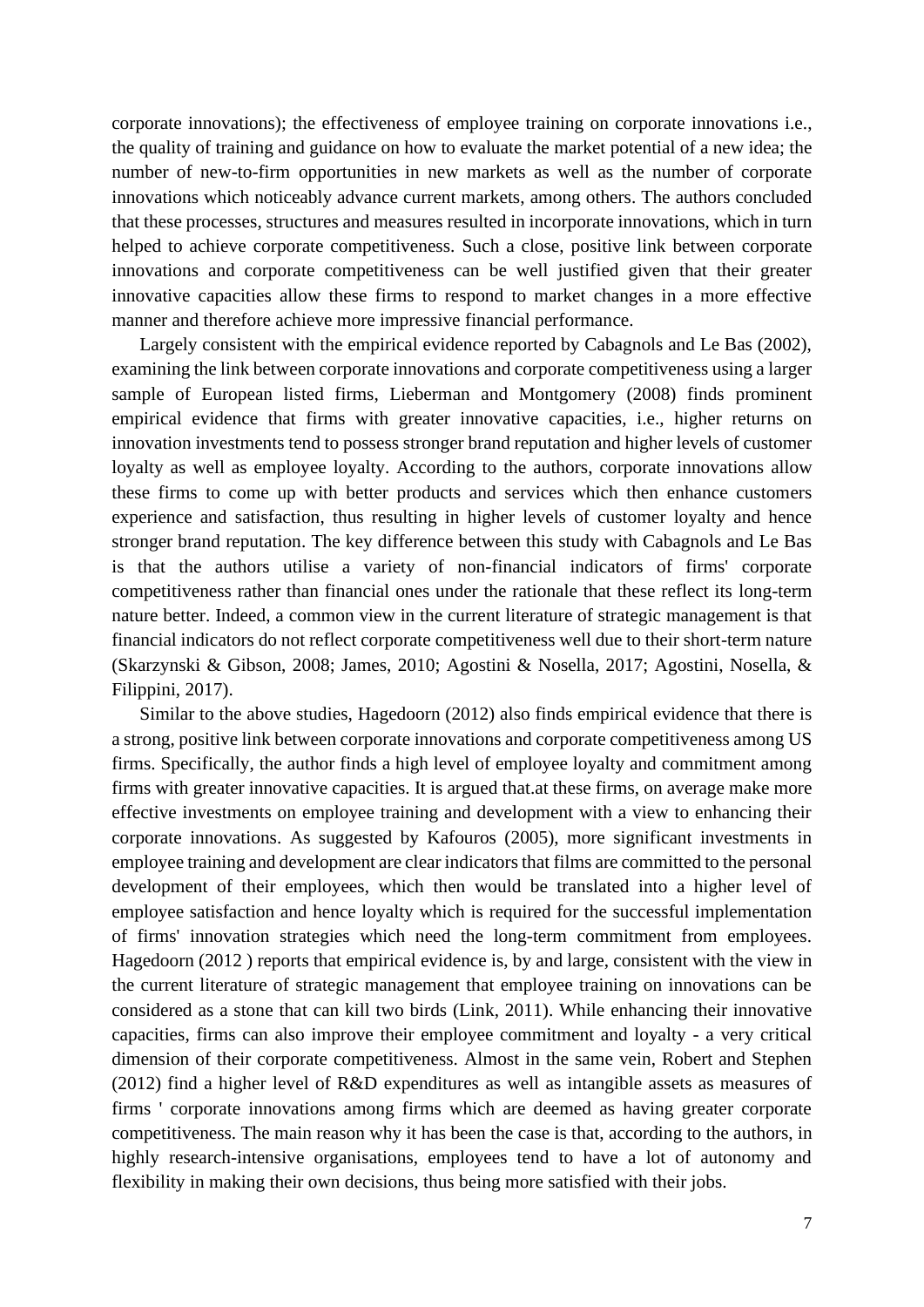However, as Cohen and Levinthal (2009) suggest, the common problem among previous innovations affect corporate competitiveness has been documented. This has been largely nature of several proxies for both corporate innovations and corporate competitiveness. Indeed, according to Caloghiru et al. (2014), a very critical issue when examining the link between provides a strong case for the use of R&D expenditures as well as intangible assets as proxies studies which try to establish the potential link between corporate innovations and corporate competitiveness is that there has been no agreement on the extent to which the two factors are related to each other. In other words, inadequate evaluation of the extent to which corporate attributed to the difficulty in measuring these two factors, especially due to the qualitative these two factors is the effective measuring of these two factors. For example, when proxies for corporate innovations such as the presence of formal processes and structures which help foster innovations and the effectiveness of employee training on innovations are employed, it is hard to comment on the magnitude of their impact on corporate competitiveness due to the difficulty in constructing variables that can precisely measure these. This line of arguments for corporate innovations (James, 2010).

 competitiveness, especially under a scenario of knowledge management, can hardly be but also make it distinct in the marketplace, thus serving to make its products/services more Based on the preceding discussion, the links between corporate innovations and corporate overemphasised. We suggest that organisational initiatives leading to the generation and market introduction of corporate innovation will not only raise the firm's financial performance attractiveness in the eyes of customers. Hence, we hypothesise:

*'There is a strong, positive link between a variety of proxies for the firm's corporate innovations and its corporate competitiveness.'*

This is depicted in the conceptual framework (Figure 1) guiding the study.

--------------------------------------------------- --------------------------------------------------- Please insert **Figure 1** here

#### *An overview of the IT sector in the UK*

 According to the Office for National Statistics (2017), along with the creative industry, the IT industry has consistently experienced the most impressive growth over the last 10 years, and it will continue being one of the key drivers of the country's economic growth in the future. As the IT sector accounts for approximately 4.5% of the UK's gross value added. In the meantime, active population. As suggested by the Office for National Statistics, in 2018, the role of the IT sector will be even more critical primarily due to the fact that other industries are becoming more and more dependent on IT in order to function and operate more efficiently. In other words, as the UK economy becomes more knowledge-based, the sector will play a more critical role, and it has been estimated that it will contribute about 50% of the country's GDP (Gross one of the fastest-growing sectors in the UK, which is currently worth more than £70 billion, it has consistently employed more than 1 million employees or nearly 4% of the country's total Domestic Product) by 2030 (Office for National Statistics, 2017).

At the time being, the IT sector has been dominated by huge firms such as Microsoft, Ubisoft, Google, IBM, Accenture, Apple, Capgemini, Cisco, BT, EE, TalkTalk, Sky UK and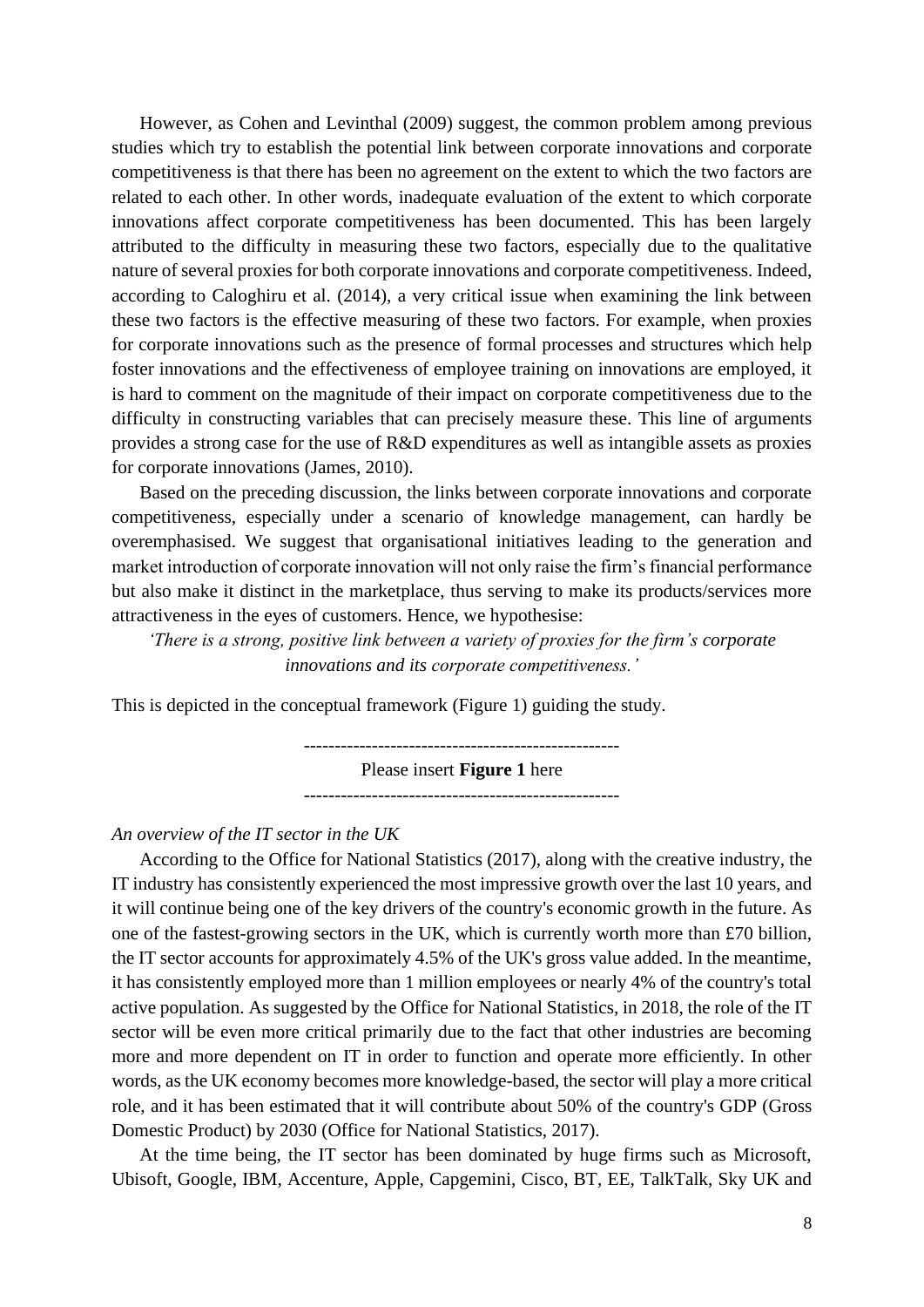so on (Office for National Statistics, 2017). These firms have been competing severely with infrastructure, information as well as a digital business. The general consensus has been that the impressive growth of the IT sector in the UK has been driven by three major forces consisting of (1) the increasing popularity of the internet, largely as a result of the increasing use of smart devices; (2) the impressive growth of e-commerce and (3) the prominent trends in Berkowitz, 2013). For example, it has been estimated that e-commerce sales reached more than £600 billion in 2016, thus accounting for about 20% of total business turnover in the whole country. In the meantime, sales made by EDI (Electronic Data Interchange) have been nearly £400 billion. What is even more striking is that by 2016, more than 90% of all firms in the before. To take advantage of the currently prominent trends in automation and digitalisation in other industries and translate these into growth, it is essential that UK IT firms will need to enhance their innovative capacities in a continual manner through effective research and firms now tend to compete with each other in terms of their corporate innovations. This helps explain why most successful IT firms in the sector have also been those that have been most about the UK IT sector point out the close link between corporate innovations and corporate each other in areas such as hardware development, software development, services, automation and digitalisation in other industries (de Almeida, Lesca and Canton, 2016; Katz & whole economy have had internet access. These factors have created a lot of room for growth, but at the same time, have also made competition in the sector become more intense than ever development. As suggested by Freeman and Soete (2013), in any knowledge-based economies, research-intensive organisations (Koellinger, 2008; Hamed & Omri, 2013; Jafari Sadeghi, Jashnsaz, and Honari Chobar, 2014; Del Giudice, and Maggioni, 2014). Overall, the statistics competitiveness among firms in this sector.

# **Research Methodology**

# *Data and Construct and variable measures*

 In the current study, proxies for corporate innovations will be R&D expenditures and corporate competitiveness will be various financial indicators, which have been employed by intangible assets (Bresciani, Ferraris, & Del Giudice, 2016; Duodu & Rowlinson, 2019; Ferraris, Bresciani, & Del Giudice, 2016, Caputo, et al. (2016). In the meantime, those for previous studies in the area (Ho 2005).

 This research studies data from a panel of 216 UK IT firms, representing performance over the period 2000–2016. The sample data for this study were extracted from the *Worldscope*  database from Thomson Reuters. The database *Worldscope* offers key financial value in the form of annual and quarterly report data (e.g. sales, net income total assets) for a large number of firms mostly listed in European Union countries. The two main criteria used for the selection of the sample was the country where the firm was registered (i.e. UK) and the perceived relationship with the Information Technology sector, defined by the type of products and services provided by the firm, ranging from software solutions for individuals and businesses to the development of hardware for different purposes such as network security. Although the size was not considered as a factor to exclude any firm from the study, the resulting sample was formed by 216 mostly small to medium firms.

 As has been discussed, the major proxies for firms' competitiveness are their profitability, their market share in the domestic market and their percentage of foreign sales (foreign sales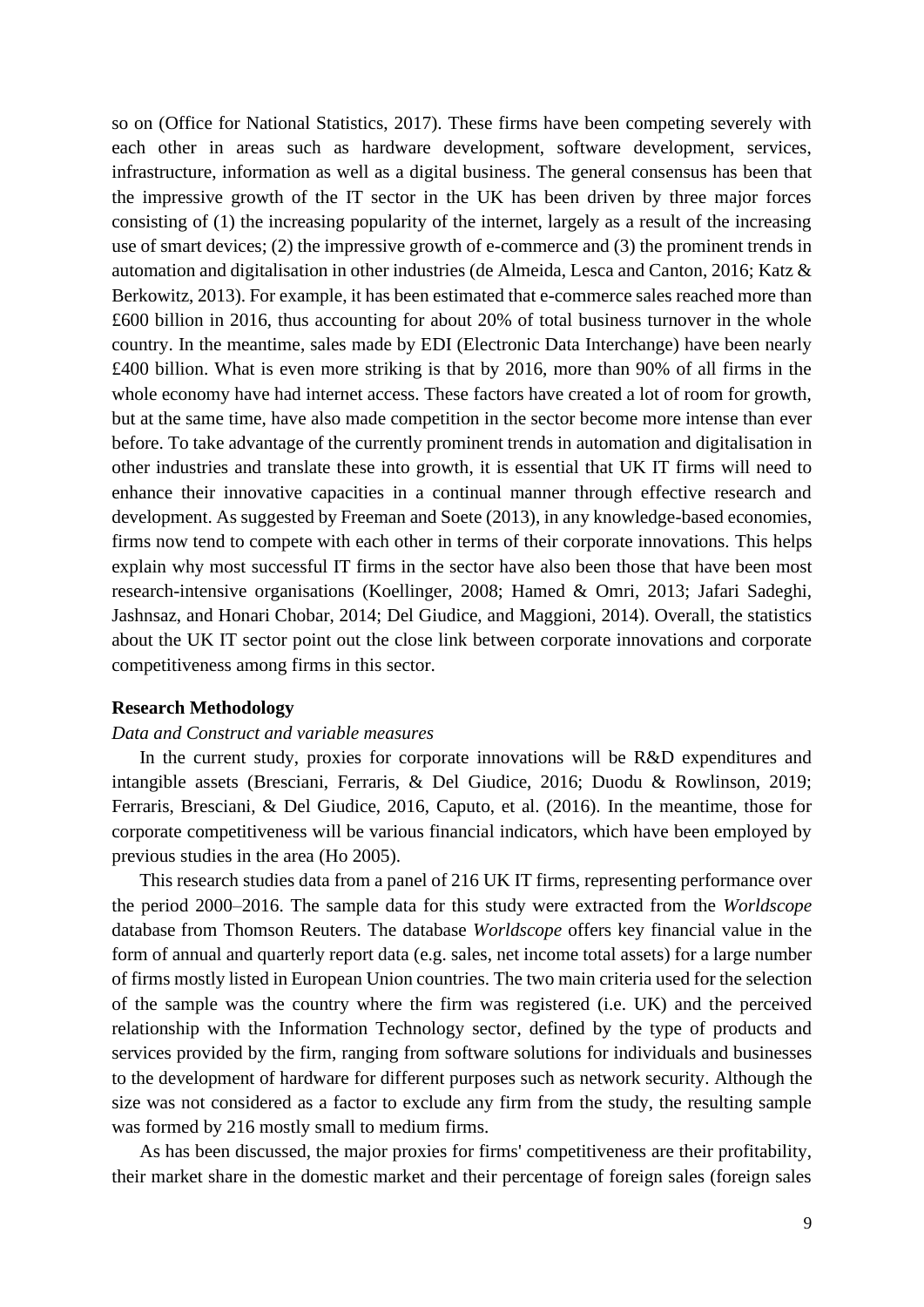divided by total sales). These proxies help measure the different aspects of firms' corporate competitiveness and have been widely used by previous studies in the area of strategic management. Moreover, the major proxies for firms' corporate innovations are the level of their R&D expenditures and intangible assets. This is based on the rationale that on average firms which invest more in their research and development activities tend to experience a higher level of innovative capacities and vice versa. The variables of interest are constructed as below.

 *Datastream* item WC0l250) by their net sales or revenues (*Worldscope Datastream* item WC0l00l). A higher ratio between these two firm fundamentals indicates that firms are more *Profitability*: This variable is constructed by scaling firms' operating income (*Worldscope*  profitable and vice versa.

 *Worldscope Datastream*. However, the norm among previous studies in the area has been to take the percentage of firms' net sales or revenues over the total net sales or revenues of the *Market share in the domestic market*: This variable is not directly available from whole industry in the same year (Tushman & Nadler, 2006). Following that norm, the market share in the domestic market of the sample firms has been calculated by dividing their net sales or revenues by the total net sales or revenues of the whole industry in the same year.

 general consensus in the current literature has been that firms with a higher proportion of foreign sales can be reasonably considered as having a higher level of corporate competitiveness since they can compete well with even foreign rivals (Robert & Stephen, 2012). As suggested by Robert and Stephen (2012), regardless of the fact that foreign sales are market or foreign markets, a more prominent presence in foreign markets in all cases would *Percentage of foreign sales*: This variable is constructed by scaling firms' foreign sales or revenues (*Worldscope Datastream* item WC07101) by their net sales or revenues (*Worldscope Datastream* item WC0l00l). A higher ratio between these two firm fundamentals indicates that firms are depending more on foreign markets for sales and vice versa. As discussed earlier, the driven by many factors including firms' strategies, i.e., whether they focus on the domestic still indicate that they are highly competitive.

 *Datastream* item WC01262). There has been a lot of debate about how this variable can be constructed. As suggested by Becker and Dietz (2009) and Guidara and Boujelbene (2016), idea about how much firms are willing to invest their resources in R&D activities. However, according to Dachs, Ebersberger and Loaf (2007), this way causes significant biases since very large firms may invest a lot in their R&D activities but due to the huge size of their net sales or revenues, R&D expenditures still account for just a small proportion of these, thus giving a scaling firms' R&D expenses by their total expenses, that problem can be removed in an in that way can effectively capture the level of research intensity of firms, i.e., how much of total operating expenses are allocated to R&D activities and hence how much firms are *Level of R&D expenditures*: This variable is constructed by scaling firms' R&D expenses (*Worldscope Datastream* item WC01201) by their total operating expenses (*Worldscope*  this measure can be constructed by dividing R&D expenses by net sales and revenues to get an false impression that these firms do not adequately invest in these important activities. By effective manner. In particular, Dachs et al. (2007) are of the view that constructing the variable committed to these important activities. As a result, under that rationale, in the current research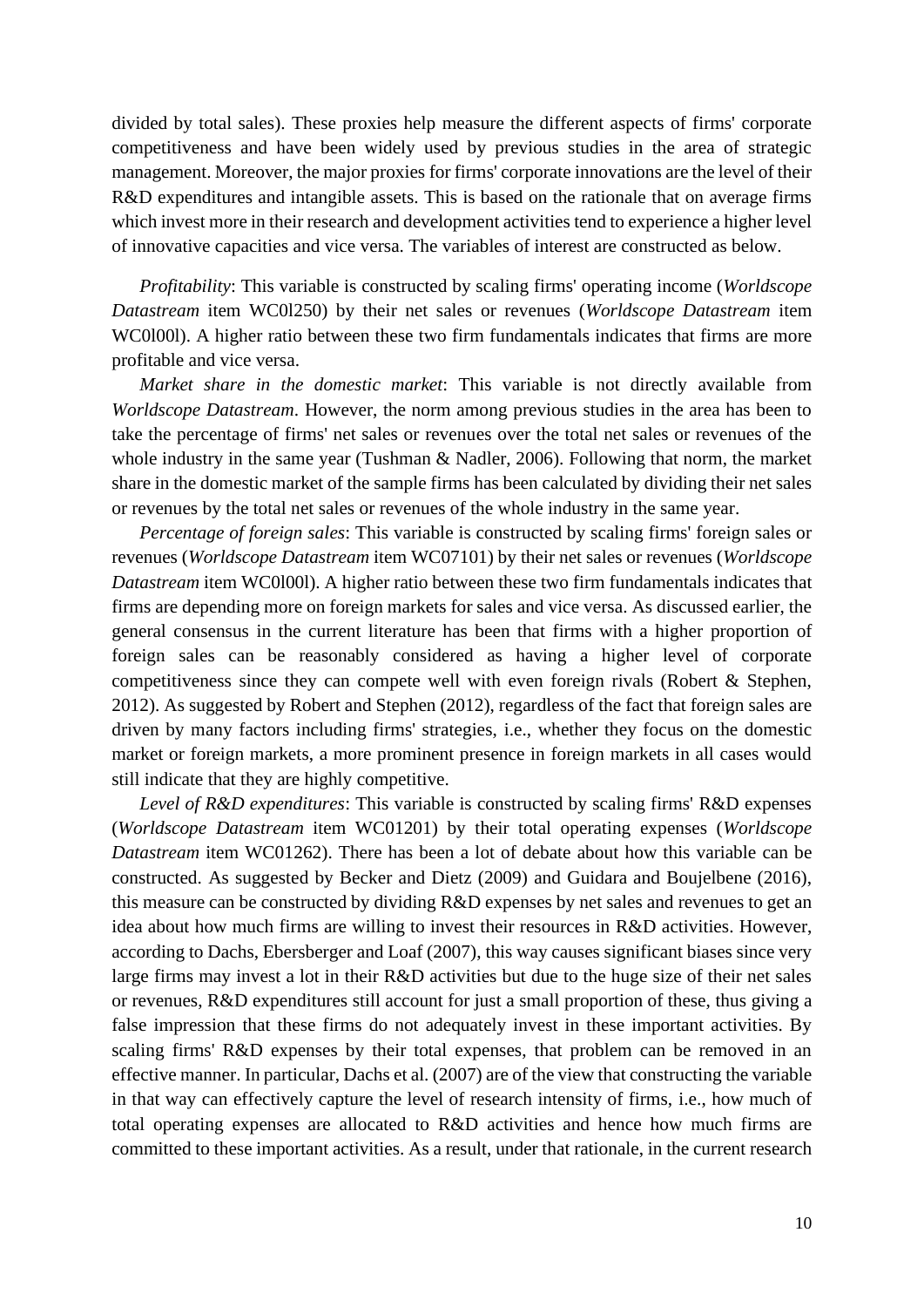project, the level of R&D expenditures will be constructed by scaling firms' R&D expense by their total operating expenses.

 (*Worldscope Datastream* item WC02649) by the book value of their total assets (*Worldscope Datastream* item WC02999). A higher level of asset intangibility in all cases would indicate that firms' balance sheets are dominated by more intangible assets, thus reflecting a higher level *Level of intangible assets*: This variable is constructed by scaling firms' intangible assets of research intensity.

#### *Data analysis*

 serial correlation and heteroskedasticity, but it also avoids the endogeneity problem (Bond, For the analysis of the data for years between 2000 and 2016, the generalised method of moments (GMM) model is applied. GMM estimator that enables testing of the robustness of the previous results (Blundell, Bond & Windmeijer, 2001). This method not only eliminates 2002). Therefore, in order to address the relationship between corporate innovation and corporate competitiveness, the following SYS-GMM model is developed:

$$
Model~1:COM_{it}=\alpha_o+\alpha_1 INO1_{it\text{-}n}+\alpha_2 INO2_{it\text{-}n}+e_{it}
$$

 The Model (1) posits that there is a linear link between corporate innovations and corporate competitiveness. In particular, the dependent variable in this model will be corporate meantime, the independent variables are corporate innovations which are captured by the level earlier, there are various measures of corporate innovations consisting of the level of R&D expenditures and the level of intangible assets. It is worth noting that in this model, the independent variable is lagged by n years. The main reason why it is the case is that as all cases would not have an immediate impact on their corporate competitiveness. Indeed, a vast body of current research in the area has acknowledged the lagging nature of the impact of project, the independent variable will be lagged 1, 2 years to see how the direction, as well as Al, A2 and A3 are for Model (1) when the proxy for the dependent variable is profitability, market share in the domestic market and percentage of foreign sales, respectively and when the independent variables are lagged by one period. Meanwhile, panels Bl, B2 and B3 are for Model (l) when the proxy for the dependent variable is profitability, market share in the domestic market and percentage of foreign sales, respectively and when the independent competitiveness (COM<sub>ii</sub>). COM<sub>ii</sub> stands for the level of corporate competitiveness of firm i in year t. As discussed in the literature review, following previous studies in the area, the key proxies for this dependent variable will be (1) profitability, (2) market share in the domestic market and (3) the percentage of foreign sales (foreign sales divided by total sales). In the of R&D expenditures and the level of intangible assets, i.e.,  $INO1_{it-n}$  and  $INO2_{it-n}$ . As discussed suggested by Kafouros (2005), firms' investments in enhancing their corporate innovations in corporate innovations on corporate competitiveness (see Bembe and Mohnen 2009) and Berraies (2019). As a result, following previous studies in the area, in the current research the magnitude of the link between it and the dependent variable, may change. As such, panels variables are lagged by two periods.

In Model (1),  $\alpha_0$  is a constant term, and  $e_{it}$ , by definition, is i.i.d. (independent and identically distributed error term (Creswell, 2002). It is worth noting that  $\alpha_1$  is the most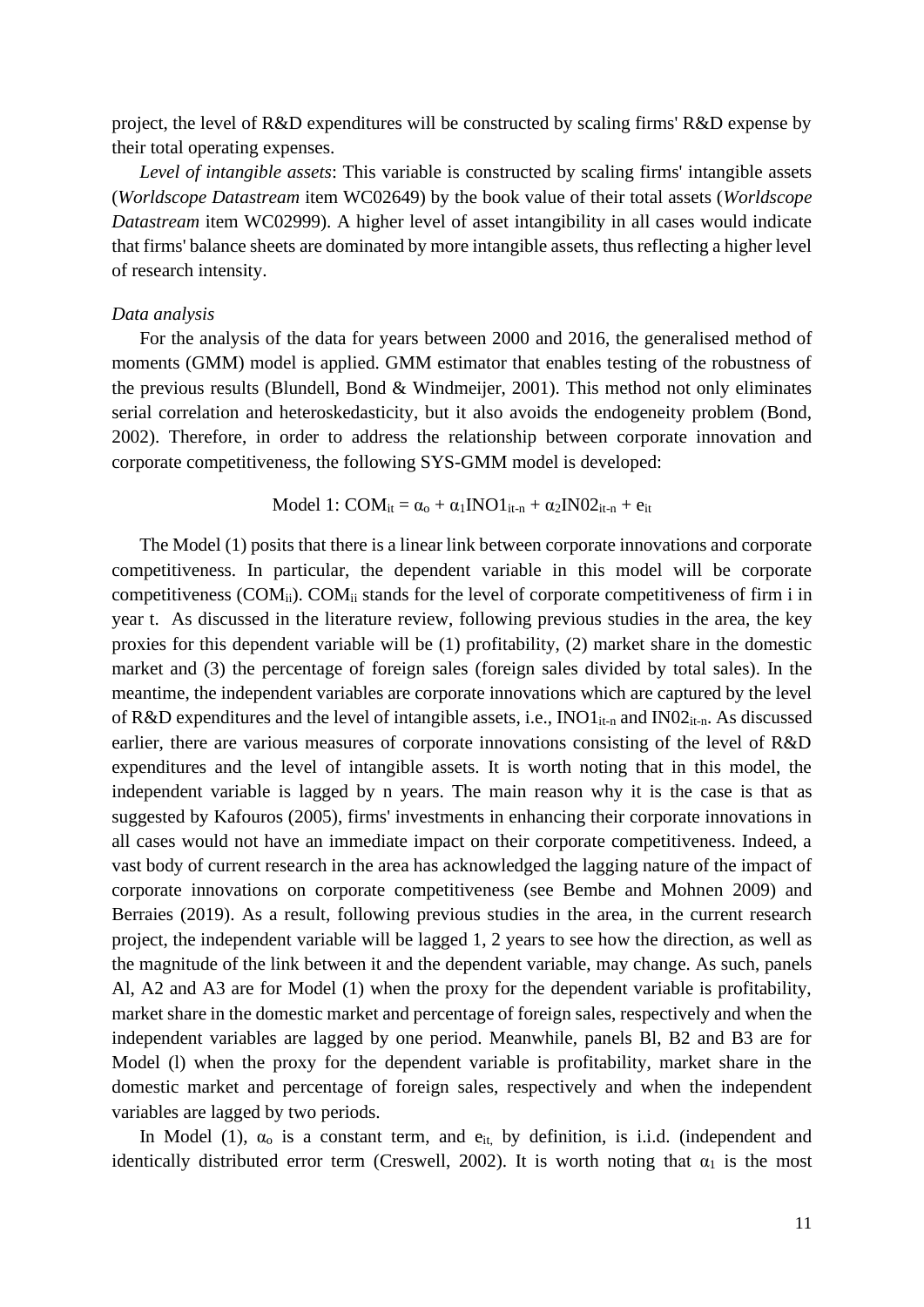important estimation coefficient in this model since its sign and size will provide an implication about both the direction and the magnitude of the potential link between corporate innovations and corporate competitiveness.

It is hypothesised that  $\alpha_1$  will be positive and the greater the value that this estimation becomes. Also, it is worth noting that in the current study, largely consistent with a vast body non-UK companies based in the UK (see Stojcic (2011) for a complete review). As suggested by Stojcic (2011), the main rationale for this definition is to have an expanded sample population so that the potential link between corporate innovations and competitiveness can be coefficient is taking, the more pronounced the potential link between the two variables of current research in the area, the UK IT industry is defined as both UK owned companies and more reliably established.

 All the relevant descriptive statistics and regression analyses have been performed by using Stata. As suggested by Capon (2010), this econometric package tends to work particularly well with panel data.

# **Findings**

 corporate competitiveness includes their profitability, their market share in the domestic market and their percentage of foreign sales. Table l provides some key descriptive statistics on the operating profit ratio for all UK IT firms during the sample period is roughly 6%. However, this ratio has a rather high level of volatility (around 13%), thus suggesting that there are substantial differences among the sample IT firms in the area of profitability, a finding consistent with Wu, Popp and Bretscheneider (2007) that the IT industry tends to be dominated by high- performing and low-performing firms rather than average-performing ones. One experience a very high level of volatility in their corporate performance. Such a pattern is by and largely consistent with the common view in the current literature that extreme competition This paper aims to investigate the influence of corporate innovation on corporate competitiveness in UK IT firms. In this regard, proxies for firms' corporate innovations are considered as the level of their R&D expenditures and intangible assets. Moreover, the firms' variables that are considered in the study. Overall, as can be seen from this table, the average immediate implication here, therefore, is that firms operating in the IT industry are likely to in the IT industry has been the major drivers of volatile corporate performance among firms in this industry (Urem, 2009). In the context of increasingly intense competition among firms in the IT industry, the role of corporate innovations on IT firms' success and survival eventually has become more prominent than ever before.

> --------------------------------------------------- --------------------------------------------------- Please insert **Table 1** here

 still mainly depend on the domestic market for sales since foreign sales have consistently accounted for less than 50% of their total sales. With regard to the level of R&D expenditures, it is clear that the sample firms have invested significantly in their R&D activities, a finding consistent with the view that to survive and succeed in the IT industry with extreme competition, IT firms have had no choice but to ensure that they need to enhance their corporate It is worth noting that in term of foreign sales, it seems that at the time being UK IT firms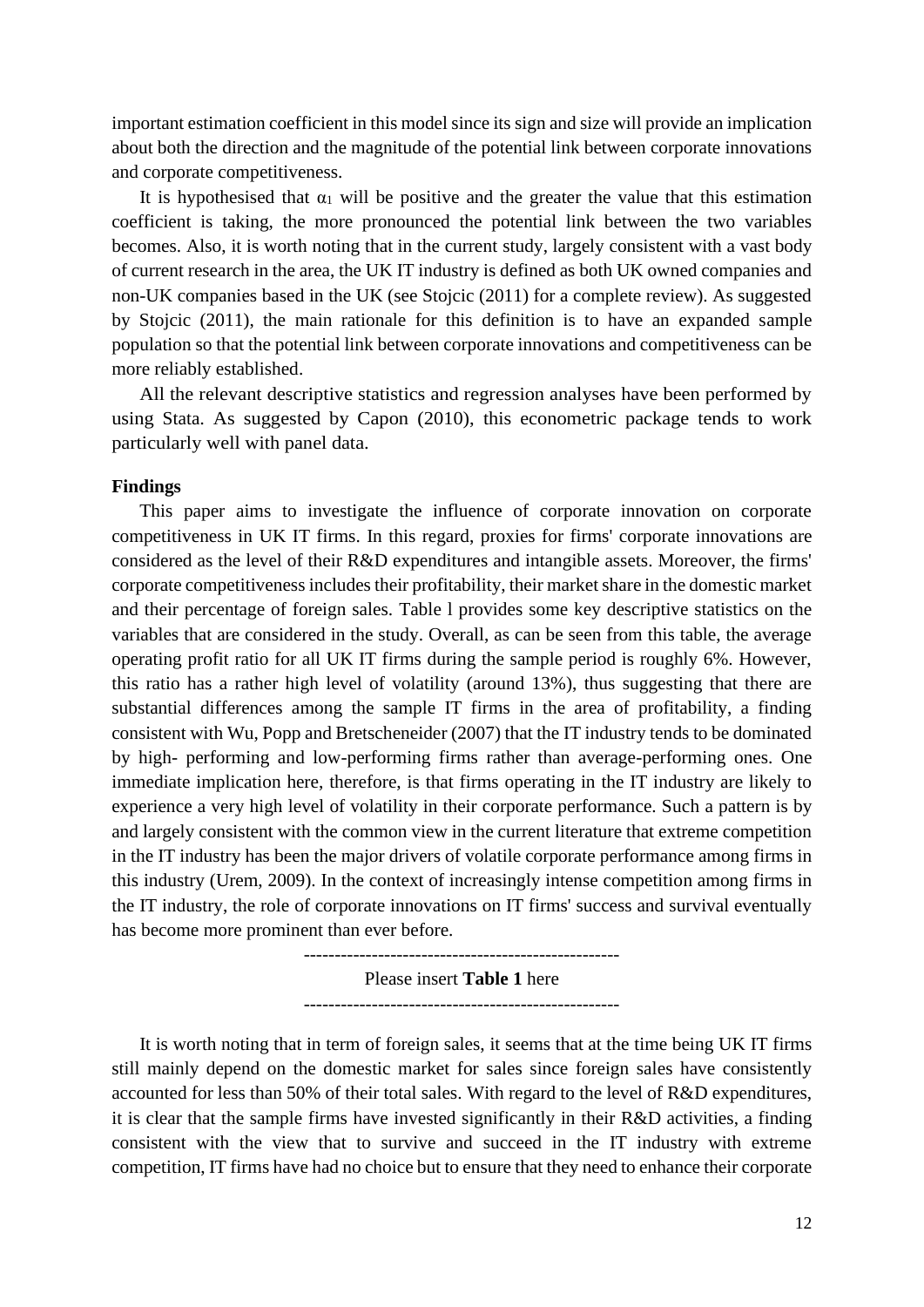innovations on a continual basis to make sure that they can compete well with other rivals in of R&D expenditures among the sample IT firms have a high level of standard deviation, which has been probably driven by the significant difference in their R&D policies. Most importantly, the industry. In addition, the summary statistics contained in Table 1 also show that the level consistent with the view that the balance sheet of IT firms tends to be overwhelmingly dominated by intangible assets due to the nature of these firms' business, as can be seen from Table 1, the sample IT firms appear to have a high level of asset intangibility.

 Table 2 contains the main empirical evidence of the study on the potential link between corporate innovations and corporate competitiveness in the context of the UK IT industry. Overall, as can be seen from this table, there is prominent empirical evidence that there is a particular, in Panel A1 when profitability is employed as the proxy for the sample firms ' the level of intangible assets are 0.884 and 0.651, respectively. Both two estimation coefficients of intangible assets among the sample IT firms increase by 1%, their profitability is likely to experience a rise of 0.884% and 0.651%, respectively. Such empirical evidence in all cases pronounced, positive link between corporate innovations and corporate competitiveness. In corporate competitiveness, the estimated coefficients for the level of R&D expenditures and are statistically significant and suggest that when the level of R&D expenditures and the level would imply that the link between corporate innovations and corporate competitiveness is highly pronounced.

--------------------------------------------------- Please insert **Table 2** here

 *Numbers in parentheses are t-statistics. AR2 reports the p-value of the test for no second-order serial correlation, which is asymptotically distributed as N (0, l) under the null hypothesis of no serial correlation. \*\*\*, \*\* and \* indicate that the coefficient estimates are significant at the 1, 5 and 10% levels of significance, respectively.* 

 The prominent empirical evidence on the close link between corporate innovations and particular, earlier studies in the area of strategic management have documented prominent empirical evidence on a close, positive link between corporate innovations and corporate of firms' corporate competitiveness are used, previous studies in the current literature of strategic management have documented a strong, positive link between corporate innovations corporate competitiveness among UK IT firms contained in Table 2 above is by and largely consistent with a vast body of current research in the area of strategic management. In competitiveness. In brief, regardless of whether non-financial indicators or financial indicators and corporate competitiveness (Skarzynski, & Gibson, 2008; James, 2010).

 In Panel A2 where the proxy for corporate competitiveness is the sample IT firms' market share further reinforces the view on the current literature of strategic management about such a link. in the domestic market, there is also prominent empirical evidence that corporate innovations and corporate competitiveness are closely related to each other. Such empirical evidence is hence largely consistent with the common view in the current literature of strategic management, as discussed earlier. In brief, the empirical evidence on the close, positive link between corporate innovations and corporate competitiveness shown in Panel A2 of Table 2

 Finally, the empirical evidence contained in Panel A3 when the proxy for firms' corporate competitiveness is their percentage of foreign sales clearly indicates that corporate innovations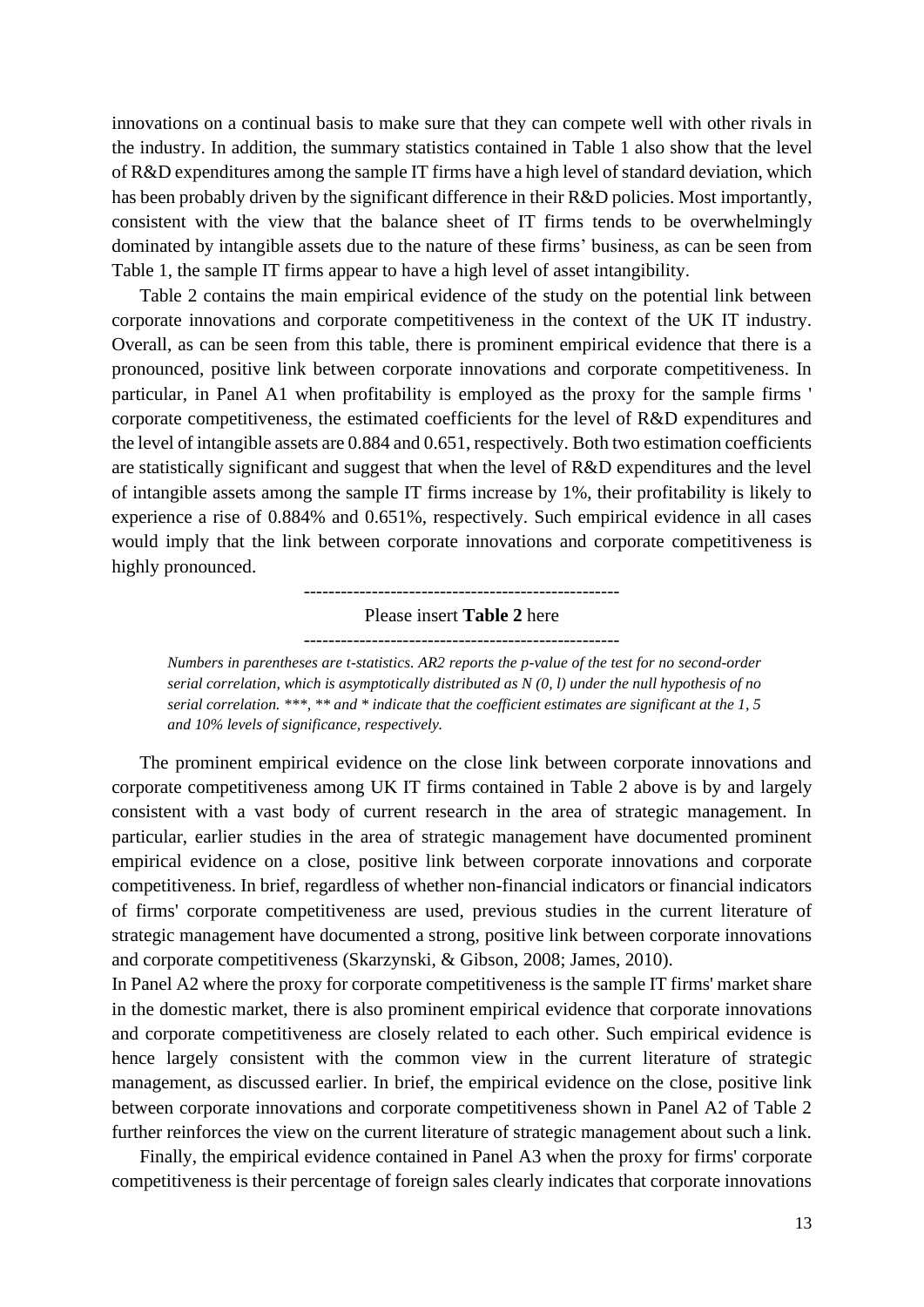and corporate competitiveness are closely related to each other, which is largely consistent with the empirical evidence documented in the earlier two panels.

 From Panel Bl to Panel B3, when the proxy for the dependent variable is profitability, market share in the domestic market and percentage of total sales, respectively and when the independent variables are lagged by two periods, the empirical evidence shows that the impact is an increase of 1% in the level of R&D expenditures and the level of intangible assets, the sample IT firms' profitability is likely to see a rise of 0.912% and 0.721%, respectively, compared to just 0.884% and 0.651%, respectively when the independent variables are not of corporate innovations on corporate competitiveness is even more pronounced. When there lagged. The relatively more pronounced impact of both the level of R&D expenditures and the level of intangible assets, when lagged on the sample IT firms' profitability, is largely consistent with the view of Kafouros (2005).

 Finally, it is worth noting that when the sample IT firms' corporate competitiveness is proxy percentage of their foreign sales and market share in the domestic market. This is an interesting and important finding which suggests that further investigation should be made to see if it has by their profitability, the potential link between corporate innovations and corporate competitiveness becomes relatively more pronounced than when it is captured by both the any implication about how the concept of corporate competitiveness should be captured.

#### *Robustness checks*

 B3) clearly reveals that when the independent variables of Model (1), i.e., the level of R&D expenditures and the level of intangible assets are lagged by two periods, the impact of these measures of firms ' corporate innovations on their corporate competitiveness appears to be more more period. The estimation results contained in Table 3 indicates that the magnitude of the impacts becomes relatively less significant than that when the independent variables are lagged that competition in the IT industry has been more intense than ever before, it is essential that firms in this industry must be in a position to come up with new products and services really quickly in order to be able to stand out well from competition. One immediate implication here, innovations and corporate competitiveness turns out to be relatively more pronounced when intangible assets which are close proxies for corporate innovations are lagged by two periods. As discussed earlier, the empirical evidence contained in Table 2 (from Panel Bl to Panel pronounced. In order to see if lagging the independent variables may have any significant effect on the magnitude of such an impact, in this robustness check, they are further lagged by one by only two periods. This is an important and interesting finding which is by and largely consistent with the nature of firms' business in the IT industry. In other words, due to the fact therefore, is that their R&D activities need to be really effective, which is largely consistent with the empirical evidence that the magnitude of the potential link between corporate the independent variables of Model (1), i.e., the level of R&D expenditures and the level of However, it becomes less significant when these independent variables are further lagged.

---------------------------------------------------

--------------------------------------------------- Please insert **Table 3** here

**Discussion of findings**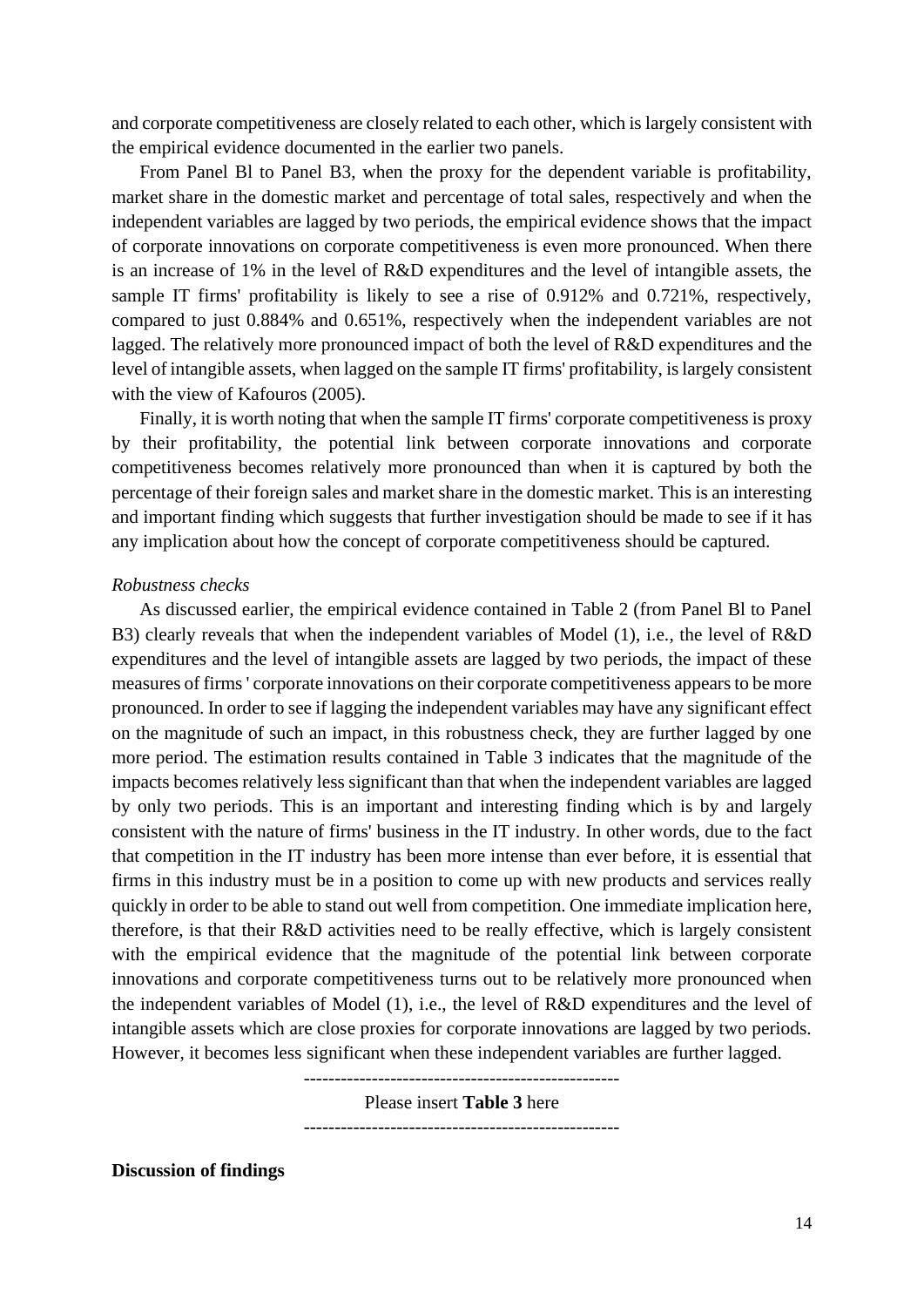The relationship between information technology and performance has been a matter of example, had suggested that technological innovation dynamics such as the speed of innovation should have a significant, positive impact on long-term firm competitiveness. On the other for firms in the IT industry which, given the dynamic nature of their business and environment, have been under significant pressures to enhance their innovative capacities on a continual debate for decades. As a significant body of research on this subject emerges, findings are plagued with ambiguities and inconsistencies, particularly when it comes to the links between information technology, innovation and competitiveness. Carayannis & Roy (2000), for hand, authors such as Mithas and Rust (2016) have argued that companies are often challenged whether investments in technology will actually result in business value. This productivity paradox – first exposed by Brynjolfsson (1993), has since become the focus of analysis by scholars and practitioners from most sectors. Meanwhile, the digital era raises new questions about how technologies can improve organisational performance. This is particularly relevant basis since their success and survival are largely shaped by their innovative capacities.

 The present research, therefore, set out to contribute to the current debate on the subject by organisations within the UK IT industry. Data collected from 216 firms during the period between 2000 and 2016 reinforce existing views that corporate innovations have a positive, based operate in a highly competitive environment, enhancing their innovative capacities plays exploring the potential links between innovation and competitiveness in the context of the direct effect on corporate competitiveness. We found that as IT firms are heavily researcha critical role in shaping their corporate competitiveness and survival.

 intangible assets, we have sought to better relate the information technology infrastructure of percentage of foreign sales. These findings are consistent with prior studies (e.g. Carayannis & Not only are our findings consistent with those from part of the body of current research in the area of strategic management, but this research makes a significant contribution to the literature on the subject in different areas. Our approach to measuring both innovation and competitiveness opens new avenues for research and practice on this domain. By measuring innovation as a combination of the R&D expenditure of the organisation and the nature of its the firm and corporate performance. Competitiveness of the firm has been measured by considering a combination of its profitability, market share in the domestic market and their Sagi, 2001; Santoro, Bresciani & Papa, 2018) that find that competitiveness in high-tech and cultural and creative industries is greatly facilitated by a focus on innovation.

 In terms of the consistency of the link between innovation and competitiveness over time, we found that when the proxies for corporate innovations are lagged by two periods, their are further lagged, i.e., by three periods, such an impact turns out to be relatively less pronounced*.* We found some empirical evidence to suggest that as the product cycle in the IT industry is rather short, for the sake of their competitiveness firms in this industry have had little choice but to ensure that their R&D activities are highly effective. This would be key in impact on corporate competitiveness becomes relatively more significant. However, when they firms' efforts to launch new products and services faster than their competitors would.

 Also in support of the above finding, it is worth noting that when the corporate pronounced than when it was captured by both the percentage of their foreign sales and their competitiveness of our sample was captured by way of their profitability, the potential link between corporate innovations and corporate competitiveness turned out to be relatively more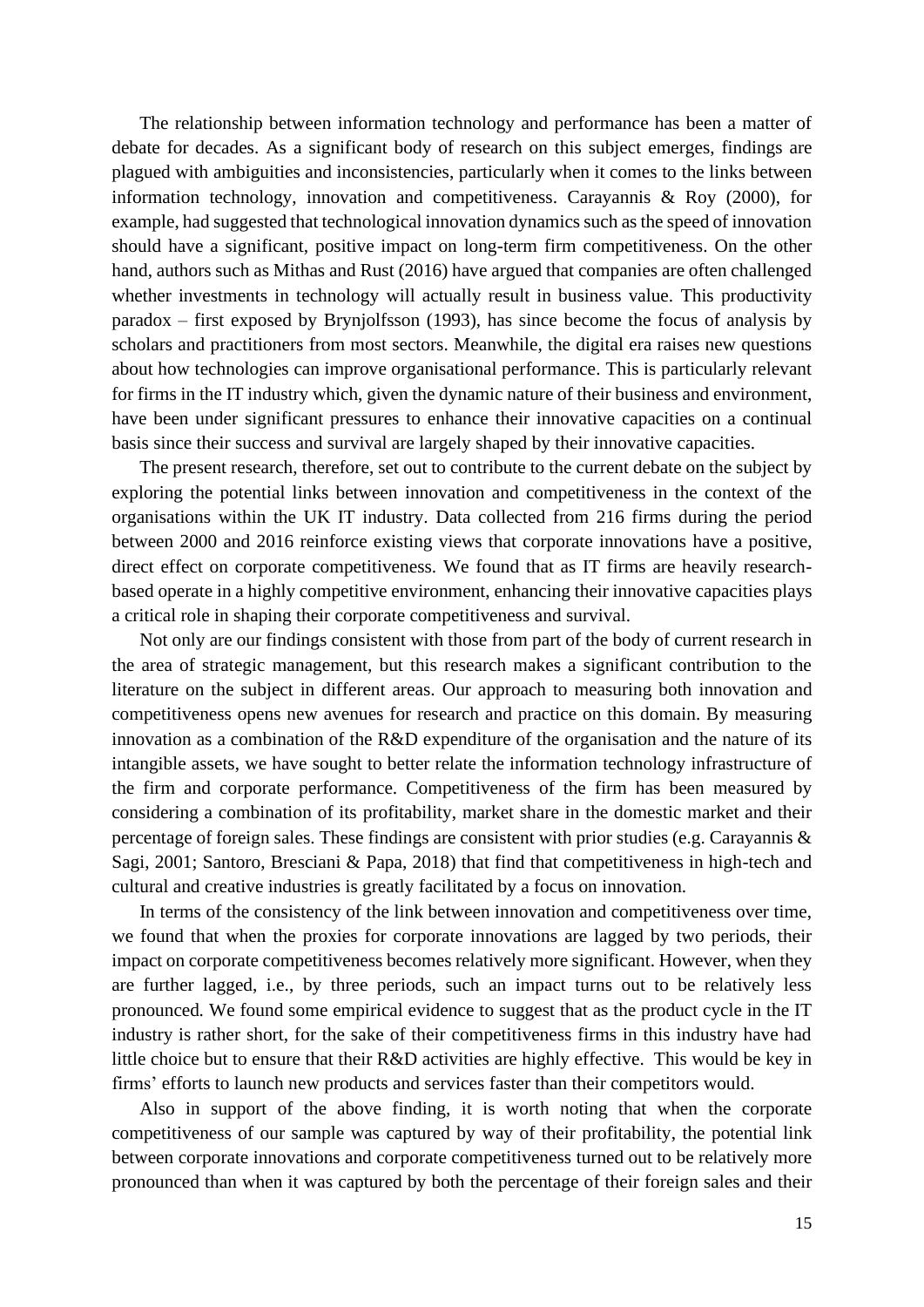the independent variables are lagged by only two periods. This reinforces the need for firms in the IT industry to be in a position to come up with new products and services more quickly than their rivals do if they are to stand out well from competition. One immediate implication here hence is that further investigation should be made to explore the different approaches to share in the domestic market. In other words, the magnitude of the impact of corporate innovations on corporate competitiveness becomes relatively less significant than that when capture and measure corporate competitiveness.

# **Implications to theory**

 The study reports some empirical evidence on the lagging nature of the impact of corporate innovations on corporate competitiveness. The major proxies for corporate innovations appear to have a relatively more pronounced impact on corporate competitiveness when lagged by two be rather short, and the impact of R&D activities on product development is hence rather immediate, it is critical for firms in this industry to be in a position to come up with new products and services more quickly than their rivals. One immediate implication here is that corporate innovations and corporate competitiveness can be established in a more effective periods, but the magnitude of such an impact starts declining when further lagging is involved. This pattern largely relates to the nature of products and services provided by firms in the IT industry. In particular, due to the fact that the cycle of IT firms' products and services tends to future research in the area should duly consider such nature so that the potential link between manner.

 Moreover, the findings of the study help establish the linkage between corporate innovation the industry (Bobilo, Rodriguez Sanchez & Gaite, 2006) or sub-national or regional levels and firm competitiveness, by considering competitiveness as an organisational-level construct of interest. In doing so, the study results help in understanding the nature of competitiveness at (Gonzalez-Pernia, Pena-Legazkue & Vendrell-Herrero, 2012).

# **Implications to practice**

 innovative capacities. It is therefore essential that these firms need to design proper innovation strategies so that there will be effective formal processes and structures which help foster innovations. Overall, the empirical evidence to a large extent indicates that the more IT firms expenditures) and the more effective these activities are (as captured by the level of asset intangibility in their balance sheet), the higher their levels of corporate competitiveness become. It is hence essential that more effective investments should be made in research and development activities so that IT firms can stand out well from competition to enhance their The reported findings of the study indicate that corporate innovations play a very critical role in IT firms' success and survival. In the context of increasingly intense competition within this industry, IT firms compete with and stand out from each other, mainly in terms of their are committed to their research and development activities (as captured by the level of R&D corporate competitiveness.

# **Limitations and future lines of research**

This research has several limitations. First, the data gathered for this paper was restricted to a secondary dataset. In this regard, the variables were taken from Worldscope's Datastream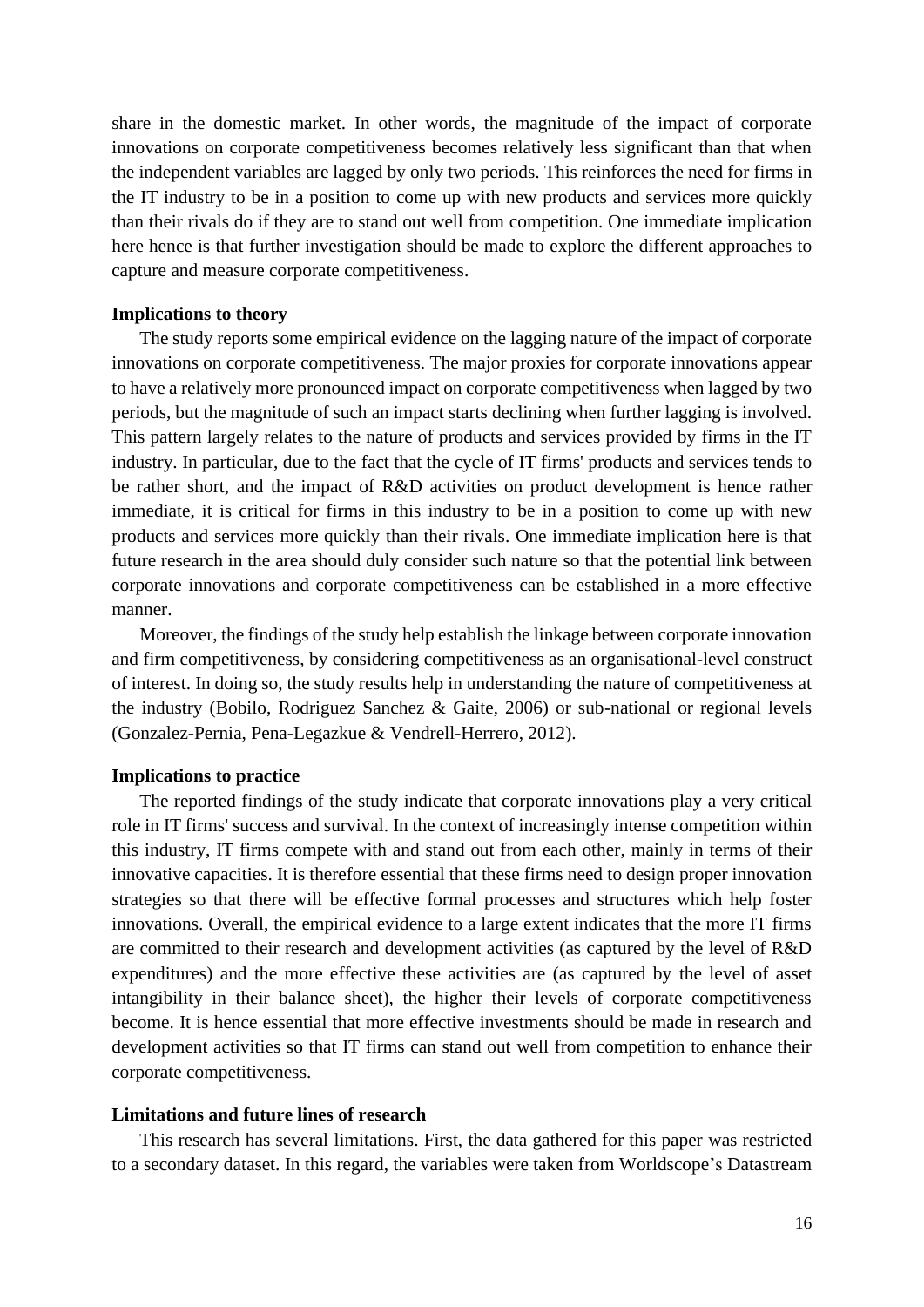database from Thomson Reuters. However, future research can conduct primary research and investigate context-specific factors that influence on the relationship between corporate innovation and corporate competitiveness.

 The second limitation of this paper is the timeframe of the applied panel (2000-2016) which includes a deep economic crisis in 2008. This may jeopardise the generalisation of the findings. Therefore, future lines of research might shorten this timeframe and analyse the information in recent years. Finally, the context of this paper was limited to IT-oriented firms in the UK. Thus, further studies can apply the same analysis in different contexts as well as other sectors.

# **References**

- Agostini, L., & Nosella, A. (2017). Enhancing radical innovation performance through intellectual capital components. Journal of Intellectual Capital, 18(4), 789–806. https://doi.org/10.1108/JIC-10-2016-0103
- innovation performance? A quantitative analysis in the SME context. Journal of Agostini, L., Nosella, A., & Filippini, R. (2017). Does intellectual capital allow improving Intellectual Capital, 18(2), 400–418.<https://doi.org/10.1108/JIC-05-2016-0056>
- performance in a high-tech SMEs industry. International Small Business Journal, 31(4), Alegre, J., Sengupta, K., & Lapiedra, R. (2013). Knowledge management and innovation pp. 454-470.
- Aubert, J. E. (2018). Rwanda's innovation challenges and policies lessons for Africa. Journal of Intellectual Capital, 19(3), 550–561. https://doi.org/10.1108/JIC-01-2017-0018
- Audretsch, B. (2005). innovation and industry evolution. Cambridge, MA: MIT Press.
- Becker, W., & Diet z, J. (2009). R&D cooperation and innovation activities of firms: evidence for the German manufacturing industry. Research Policy, 33, 209-223.
- Berraies, S. (2019). The effect of enterprise social networks use on exploitative and exploratory innovations: Mediating effect of sub-dimensions of intellectual capital. Journal of Intellectual Capital, 20(3), 426–452. https://doi.org/10.1108/JIC-02-2019-0030
- Berube, C., & Mohnen, P. (2009). Are firms that receive R&D subsidies more innovative? Canadian Journal of Economics, 42, 206-225.
- Blundell, R., Bond, S. & Windmeijer, F. (2001). Estimation in dynamic panel data models: Improving the performance of the standard GMM estimator. Advances in Econometrics (Vol. 15).
- Bobilo, A.M., Rodriguez Sanz, J.A. & Gaite, F.T. (2006). Innovation investment, competitiveness, and performance in industrial firms. Thunderbird International Business Review, 48 (6), pp. 867-890.
- Bond, S. R. (2002). Dynamic panel data models: A guide to microdata methods and practice. Portuguese Economic Journal, 1(2), 141–162. https://doi.org/10.1007/s10258-002-0009-9
- Bresciani, S., Ferraris, A. and Del Giudice, M. (2016) 'R&D internationalisation in Asian developing countries: evidence from European multinationals', Mercati & Competitività. FrancoAngeli Editore.
- Brynjolfsson, E. (1993). The productivity paradox of information technology. Communications of the ACM, 36(12), 66-77.
- Buenechea-Elberdin, M. (2017). Structured literature review about intellectual capital and innovation. Journal of Intellectual Capital, 18(2), 262–285. https://doi.org/10.1108/JIC-07-2016-0069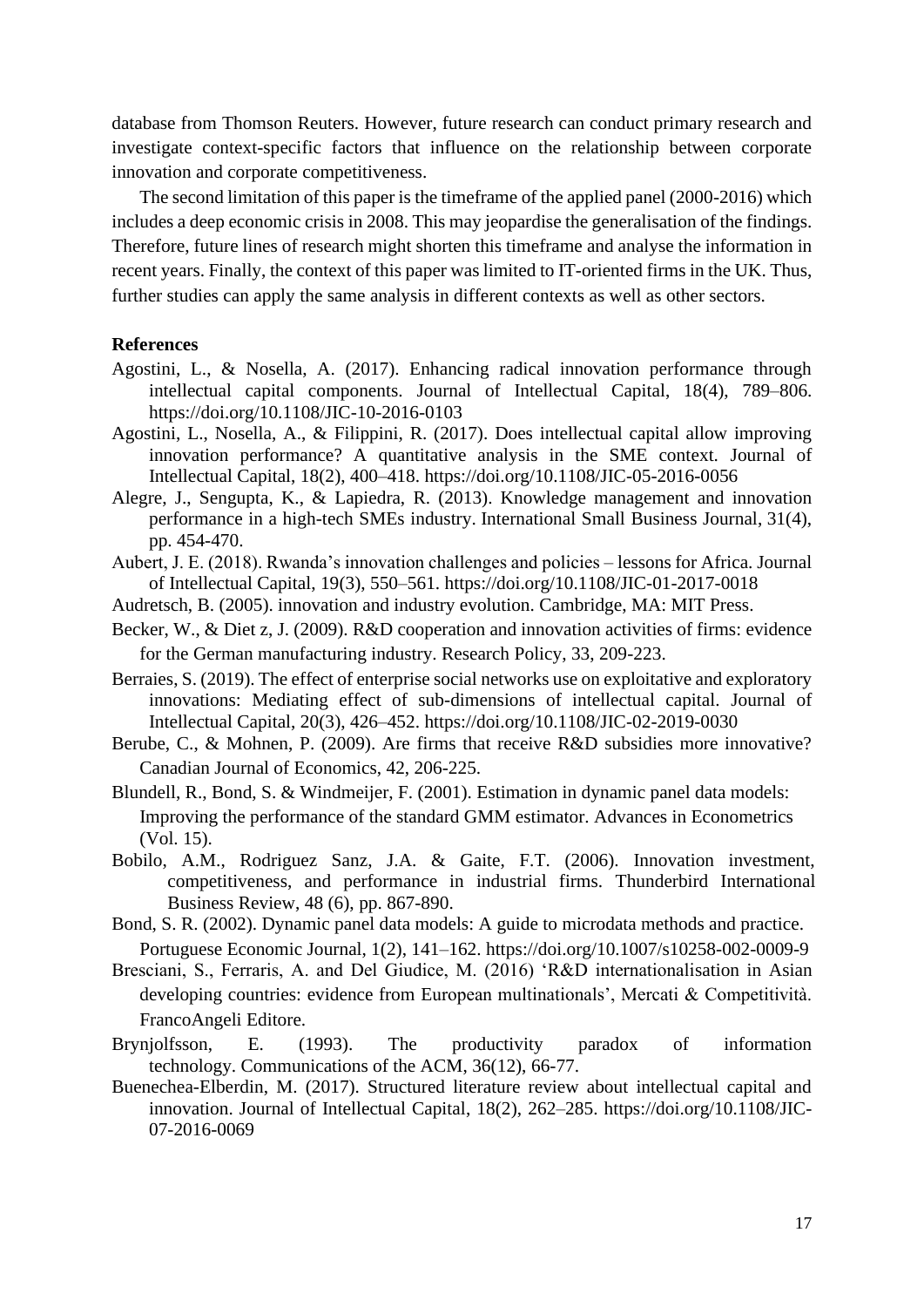- Cabagnols, A., & Le Bas, C. (2002). The difference in the determinants of product and process innovation: the French case. In: Kleinknecht, A. and Mohnen, P. (Eds.), Innovation and Firm Performance, Palgrave, London, 112-149.
- Caloghiru, Y., Kastelli, I., & Tsakanikas, A. (2014). Internal capabilities and external knowledge sources: complement or substitutes for innovative performance? Technovation, 24, 29-39.
- Capon, A. (2010). Determinants of financial performance: a meta-analysis. Management Science, 36(10), 1143-1159.
- Caputo, F., Giudice, M. D., Evangelista, F., & Russo, G. (2016). Corporate disclosure and intellectual capital: the light side of information asymmetry. International Journal of Managerial and Financial Accounting, 8(1), 75-96.
- Carayannis, E. & Grigoroudis, E. (2014). Linking innovation, productivity, and competitiveness: Implications for policy and practice. Journal of Technology Transfer, 39, pp. 199-218.
- Carayannis, E.G. & Roy, R.I.S. (2000). Davids vs. Goliaths in the small satellite industry: The role of technological innovation dynamics in firm competitiveness. Technovation, 20, pp. 287-297.
- Carayannis, E. & Sagi, J. (2001). "New" vs. "old" economy: Insights on competitiveness in the global IT industry. Technovation, 21, pp. 501-514.
- economy formulating an agenda for Africa. Journal of Intellectual Capital, 19(3), 536– Charmes, J., Gault, F., & Wunsch-Vincent, S. (2018). Measuring innovation in the informal 549. https://doi.org/10.1108/JIC-11-2016-0126
- Cohen, W., & Levinthal, D. (2009). Innovation and learning: the two faces of R&D. Economic Journal, 99(3), 569-596.
- Cooper, D., & Schindler, P. (2011). Business research methods (11th edition). New York: McGraw-Hi ll.
- Creswell, J. (2002). Qualitative, quantitative, and mixed methods approach (2nd edition). Thousand Oaks, CA: Sage.
- Dachs, B., Ebersberger, B., & Loof, H. (2007). The innovative performance of foreign-owned enterprises in small open economies. Journal of Technology Transfer, 33, 393-406.
- Darroch, J. (2005). Knowledge management, innovation and firm performance. Journal of Knowledge Management, 9(3), pp. 101-115.
- de Almeida, F. C., Lesca, H. and Canton, A. W. P. (2016) 'Intrinsic motivation for knowledge sharing-competitive intelligence process in a telecom company', Journal of Knowledge Management. Emerald Group Publishing Limited, 20(6), pp. 1282–1301.
- Del Giudice, M., Campanella, F., & Dezi, L. (2016). The bank of things: An empirical investigation on the profitability of the financial services of the future. Business Process Management Journal, 22(2), 324-340
- Del Giudice, M., Maggioni, V., Romano, M., & Nicotra, M. (2014). Knowledge creation and exploitation in Italian universities: the role of internal policies for patent activity. Journal of Knowledge Management, Vol. 18 No. 5, pp. 952-970.
- Del Giudice, M., & Maggioni, V. (2014). Managerial practices and operative directions of knowledge management within inter-firm networks: a global view. Journal of Knowledge Management, 18(5), 841-846.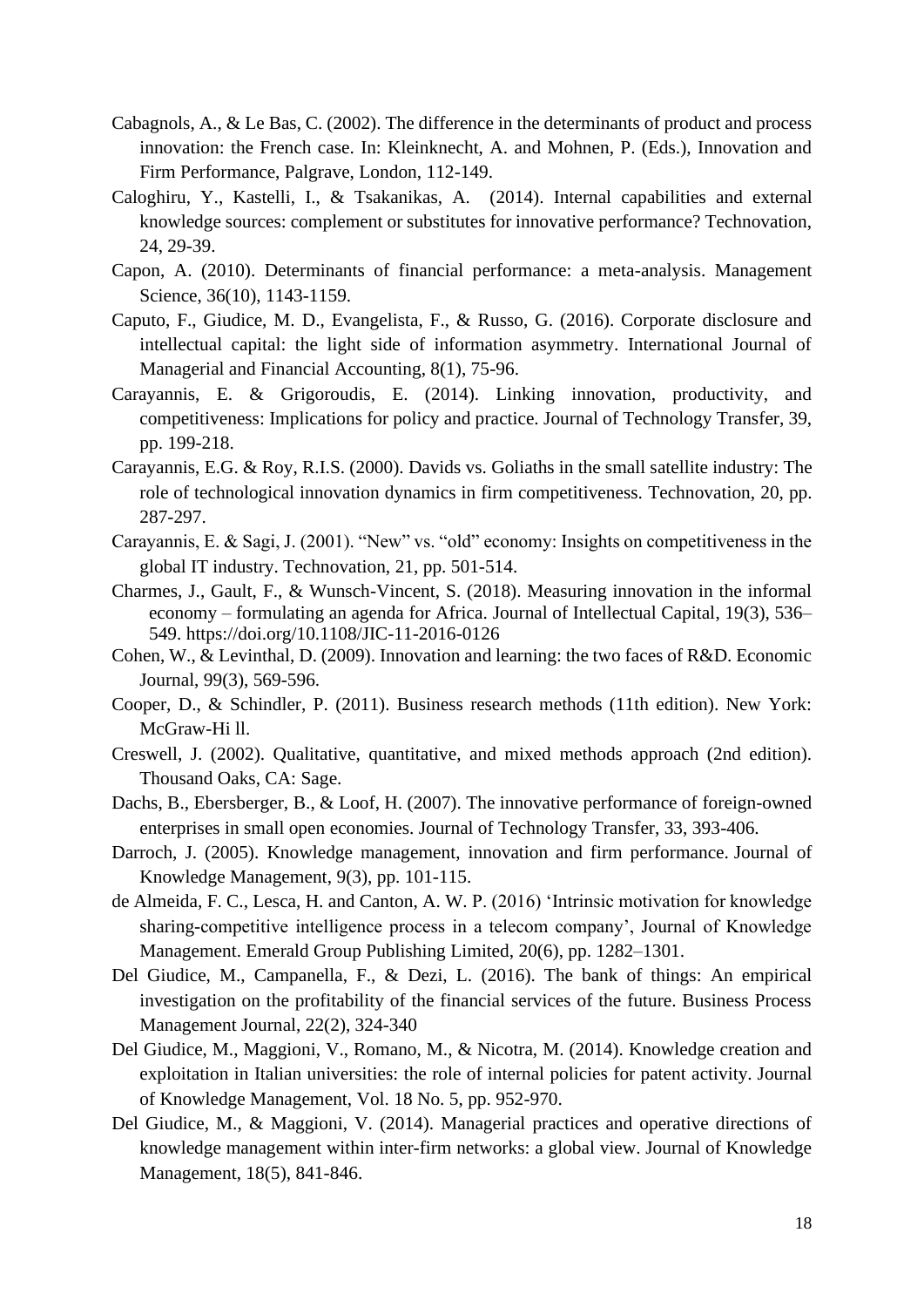- Du Plessis, M. (2007). The role of knowledge management in innovation. Journal of Knowledge Management, 11 (4), pp. 20-29.
- Duodu, B., & Rowlinson, S. (2019). Intellectual capital for exploratory and exploitative innovation: Exploring linear and quadratic effects in construction contractor firms. Journal of Intellectual Capital, 20(3), 382–405. https://doi.org/10.1108/JIC-08-2018-0144
- Dyer, J., & Singh, H. (2008). The relational view: cooperative strategy and resources of interorganisational competitive advantage. Academy of Management Review, 23(4), 660- 679.
- Easterby, M., Thorpe, R., Jackson, P., & Lowe, A. (2008). Management research (3rd edition). London: Sage.
- Feldman, P. (2004). Knowledge complementarity and Innovation. Small Business Economics, 6(3), 363-372.
- Ferraris, A., Bresciani, S. and Del Giudice, M. (2016) 'International diversification and firm performance: a four-stage model', EuroMed Journal of Business. Emerald Group Publishing Limited, 11(3), pp. 362–375.
- Ferraris, A., Santoro, G., & Dezi, L. (2017). How MNC's subsidiaries may improve their innovative performance? The role of external sources and knowledge management capabilities. Journal of Knowledge Management, 21, 3
- Freeman, C., & Soete, L. (2013). The economics of industrial innovation (3 rd edition) The MIT Press.
- Garcia-Perez, A., Gheriss, F. and Bedford, D. (2019). Designing and Tracking Knowledge Management Metrics. Emerald Publishing Ltd: London.
- Ghauri, P., & Gronhaug, K. (2009). Research methods in business studies: a practical guide (3rd edition). Harlow: Financial Times Prentice Hall.
- entrepreneurial activity and competitiveness at a sub-national level. Small Business Gonzalez-Pernia, J.L., Pena-Legazkue, I. & Vendrell-Herrero, F. (2012). Innovation, Economics, 39, pp. 561-574.
- Guidara, R., & Boujelbene, Y. (2016). Determinants of R&D (Research and Development) disclosure in France. International Journal of Managerial and Financial Accounting, 8(3- 4), 270-295.
- Hagedoorn, J. (2012). Inter-firm R&D partnerships: an overview of patterns and trends since 1960. Research Policy, 31, 477-492.
- Hall, B., & Mairesse, J. (1995). Exploring the relationship between R&D and productivity in French manufacturing firms. Journal of Econometrics, 65(1), 263-293.
- Hamed, M. S., & Omri, M. A. (2013). Voluntary disclosure about innovation and technological choices by Tunisian listed companies. International Journal of Managerial and Financial Accounting, 5(4), 379-390.
- Ho, C.K. (2005) Corporate governance and corporate competitiveness: an international analysis. Corporate Governance: An International Review, 13(2), pp.211-253.
- Jafari-Sadeghi, V. (2019) 'The motivational factors of business venturing: Opportunity versus necessity? A gendered perspective on European countries'. Journal of Business Research. doi: 10.1016/j.jbusres.2019.09.058
- Jafari-Sadeghi, V., Kimiagari, S. and Biancone, P. Pietro (2019) 'Level of Education and Knowledge, Foresight Competency, and International Entrepreneurship: A Study of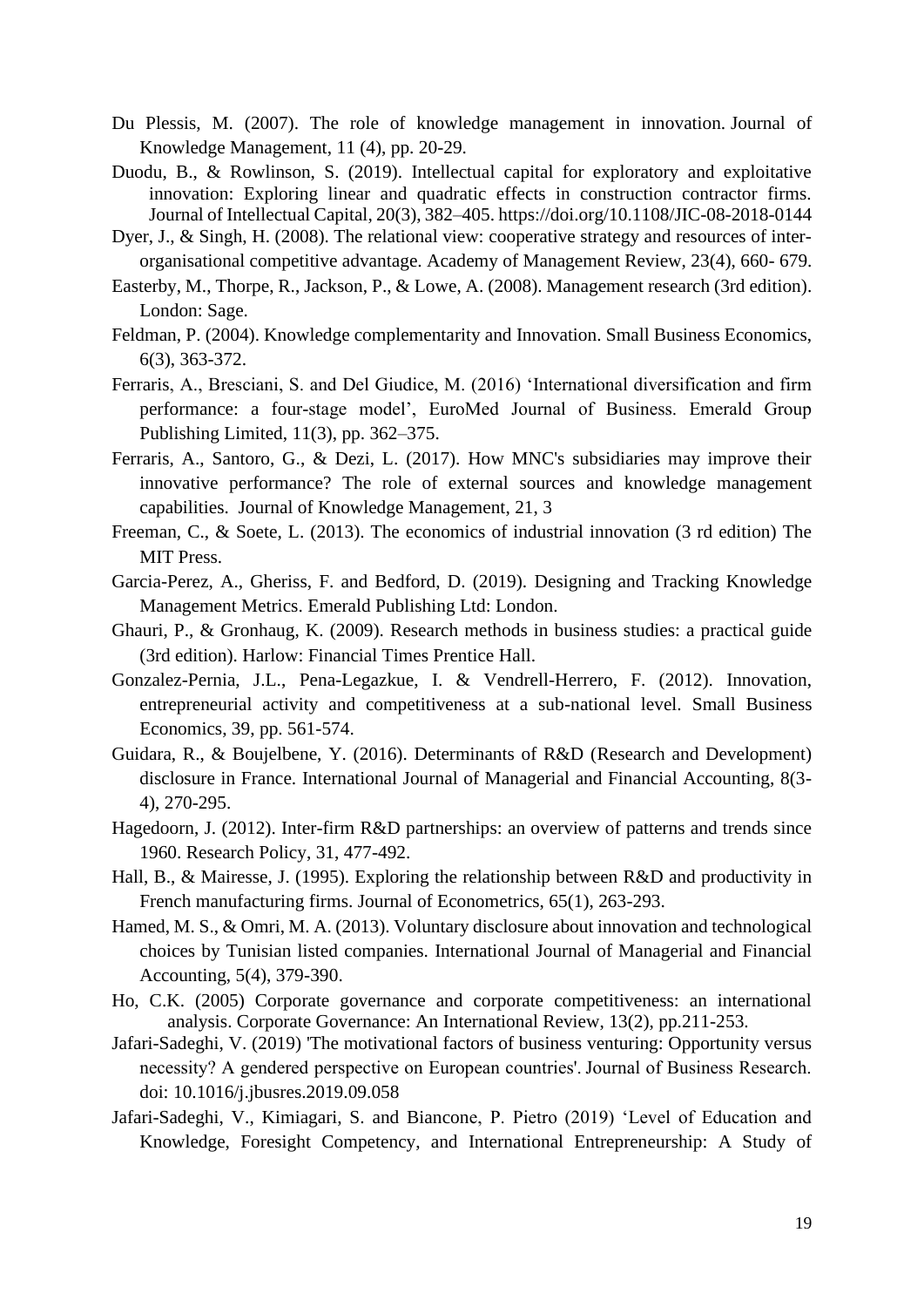Human Capital Determinants in the European Countries', European Business Review, 32(2). doi: 10.1108/EBR-05-2018-0098.

- Jafari Sadeghi, V., Nkongolo-Bakenda, J.-M., et al. (2019) 'An institution-based view of international entrepreneurship: A comparison of context-based and universal determinants in developing and economically advanced countries', International Business Review. Elsevier, 28(6), p. 101588. doi: 10.1016/j.ibusrev.2019.101588.
- Jafari Sadeghi, V., Biancone, P. Pietro, et al. (2019) 'International entrepreneurship by particular people "on their own terms": evidence of universal attributes of entrepreneurs in evolving economies', International Journal of Entrepreneurship and Small Business, 37(2), pp. 288–308. doi: 10.1504/IJESB.2019.100109.
- Jafari Sadeghi, V. and Biancone, P. Pietro (2017a) 'Exploring the Drivers of Gender Entrepreneurship: Focus on the motivational perspectives in USA, Italy and France', in Ratten, V. et al. (eds) Gender and Family Entrepreneurship. Routledge Taylor & Francis Group, pp. 124–141. Available at: https://www.routledge.com/Gender-and-Family-Entrepreneurship/Ratten-Ramadani-Dana-Hisrich-Ferreira/p/book/9781138228870.
- enterprises are driven outward the superior international trade performance? A Jafari Sadeghi, V. and Biancone, P. Pietro (2018) 'How micro, small and medium-sized multidimensional study on Italian food sector', Research in International Business and Finance. Elsevier, 45(October 2018), pp. 597–606. doi: 10.1016/j.ribaf.2017.07.136.
- Jafari Sadeghi, V., Jashnsaz, A. and Honari Chobar, M. (2014) 'Organisation's Conformity Assessment with Peter Senge's Learning Organisation Principles in Municipality of Saveh: A Case Study', Journal of Business and Management, 16(5), pp. 51–58. doi: 10.9790/487x-16555158.
- James, M. (2010). How to compete and grow: a sector guide to policy. McKinsey & Company.
- Jankowic z, A. (2009). Business research pro1ects (4111 edition). London: Thomson Leaming. Kafouros, M. (2005). R&D and productivity growth: evidence from the UK Economics of Innovation and New Technology, 14, 479-497.
- Kamaruzaman, S. A., Ali, M. M., Ghani, E. K., & Gunardi, A. (2019). Ownership structure, corporate risk disclosure and firm value: a Malaysian perspective. International Journal of Managerial and Financial Accounting, 11(2), 113-131.
- advance in industries': the case of Argentina. In: Nelson (Ed.), National Innovation System: Katz, J., & Berkowitz, N. (2013). The national system of innovation supporting technical a comparative analysis, New York, Oxford University Press, 235-261.
- Koellinger, P. (2008). Why are some entrepreneurs more innovative than others? Small Business Economics, 31(1), 21-37.
- Levinsohn, M., & Petrin, K. (2009). Estimating production functions using inputs to control for unobservables. Review of Economic Studies, 70, 317-342.
- Liebennan, M., & Montgomery, D. (2008). First-mover advantages. Strategic Management Journal, 9, 41-58.
- Link, A. (2011). Research and development activity in US manufacturing. New York: Praeger.
- Mithas, S., & Rust, R. T. (2016). How information technology strategy and investments influence firm performance: Conjecture and empirical evidence. MIS Quarterly, 40(1), 223-245.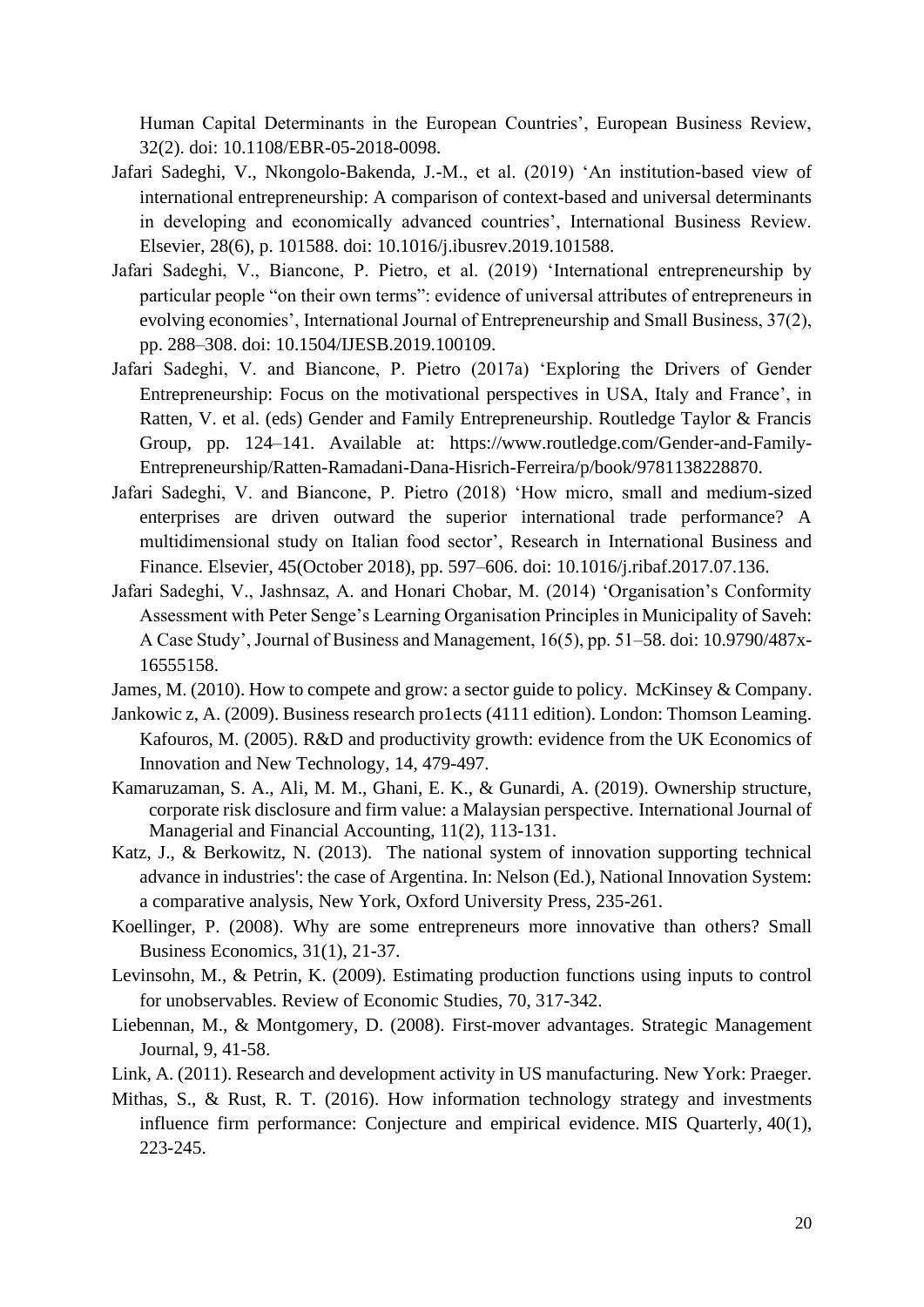- Mokhtarzadeh, N., Mahdiraji, H., Beheshti, M., & Zavadskas, E. (2018). A Novel Hybrid Approach for Technology Selection in the Information Technology Industry. Technologies, 6(1), 34.
- Nazar, H., & Saleem, T. (2009). Firm-level determinants of export performance. International Business & Economics Research Journal, 8 (2), 105-112.
- Ospina, L., & Schiffbauer, H. (2010). Competition and firm productivity: evidence from firmlevel data, IMF Working Paper 10/67, IMF.
- Papa, A., Santoro, G., Tirabeni, L., & Monge, F. (2018). Social media as a tool for facilitating knowledge creation and innovation in small and medium enterprises. Baltic Journal of Management, 13(3), 329-344.
- Robert, D., & Stephen, J. (2012). Innovation economics: the race for global advantage. Porter, E. (1990). The competitive advantage of nations. Harvard Business Review, March. New Haven: Yale University Press.
- Management in a Cross-Cultural Setting: The Impact of Social Capital' European Business Rezaei, M., Jafari-Sadeghi, V. & Bresciani, S. (2020) What Drives the Process of Knowledge Review. doi: 10.1108/EBR-06-2019-0127
- Rothwell, R., & Dodgson, M. (2014). Innovation and size of the firm. The Handbook of industrial Inn ovation. Aldershot: Edward Edgar Publisher.
- Rouf, M. A. (2017). Firm-specific characteristics, corporate governance and voluntary disclosure in annual reports of listed companies in Bangladesh. International Journal of Managerial and Financial Accounting, 9(3), 263-282.
- Sadowsky, B., & Sadowsky-Rasters, G. (2006). On the innovativeness of foreign affiliates: evidence from companies in the Netherlands. Research Policy, 35, 447-462.
- Saidi, F. (2017). Corporate governance and segmental disclosure: evidence from Canada. International Journal of Managerial and Financial Accounting, 9(2), 140-165.
- Sallos, M.P., Yoruk, E. & García-Pérez, A. (2017). A business process improvement framework for knowledge-intensive entrepreneurial ventures. Journal of Technology Transfer 42 (2), 354–373.
- Santoro, G., Bresciani, S. & Papa, A. (2018). Collaborative modes with Cultural and Creative Industries and innovation performance: The moderating role of heterogeneous sources of knowledge and absorptive capacity. Technovation. <https://doi.org/10.1016/j.technovation.2018.06.003>
- Saunders, M., Thornhill, A., & Lewis, P. (2012). Research methods for business students (4111 edition). Prentice-Hall.
- Scuotto, V., Del Giudice, M., & Carayannis, E. G. (2017). The effect of social networking sites and absorptive capacity on SMES'innovation performance. The Journal of Technology Transfer, 42(2), 409-424.
- Scuotto, V., Santoro, G., Bresciani, S., & Del Giudice, M. (2017). Shifting intra-and interorganizational innovation processes towards digital business: an empirical analysis of SMEs. Creativity and Innovation Management, 26(3), 247-255
- Skarzynski, P., & Gibson, R. (2008). Innovation to the core: a blueprint for transforming the way your company innovates. Boston: Harvard Business School Press.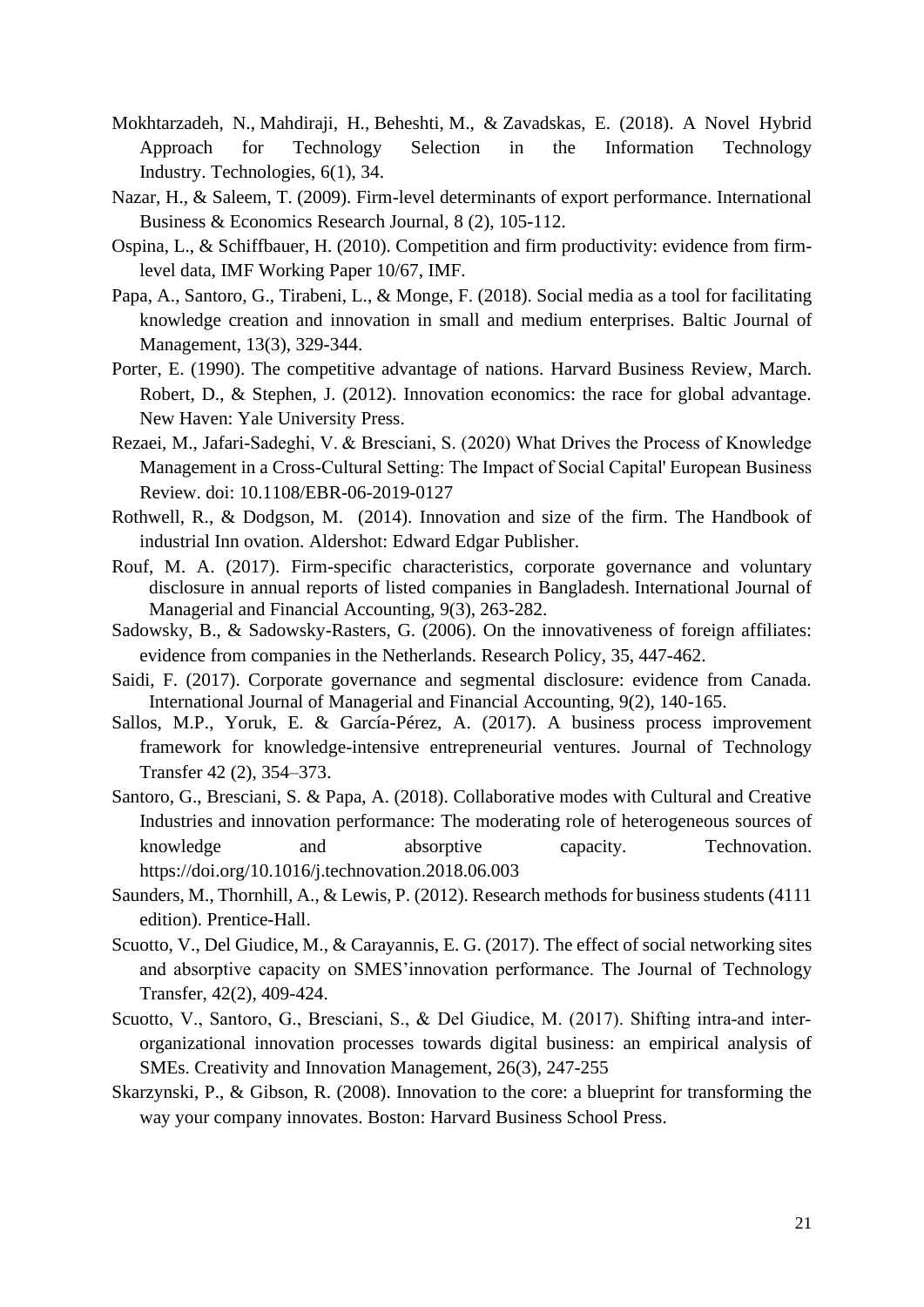- Stojcic, A. (2011). Innovation activities and competitiveness: empirical evidence on the behaviour of firms in new EU member states and candidate countries. CASE Network Studies & Analyses, No. 424, Center for Social and Economic Research.
- Tushman, M., & Nadler, D. (2006). Organising for innovation. California Management Review, 28(3), 74-92.
- determinants. In: Dyker, D. A. Radosevic, S., Innovation and structural change in post-Urem, B. (2009). R&D behaviour of firms in transition economies: an analysis of the key socialist countries: a quantitative approach, Kluver Academic Publishers, London, Boston, Dordrecht, 173-184.
- Widyaningsih, I. U., Gunardi, A., Rossi, M., & Rahmawati, R. (2017). Expropriation by the controlling shareholders on firm value in the context of Indonesia: Corporate governance as a moderating variable. International Journal of Managerial and Financial Accounting, 9(4), 322-337.
- Wu, Y., Popp, D., & Bretscheneider, S. (2007). The effects of innovation policies on business R&D: a cross-national empirical study. Economics of Innovation and New Technology, 16, 237-253.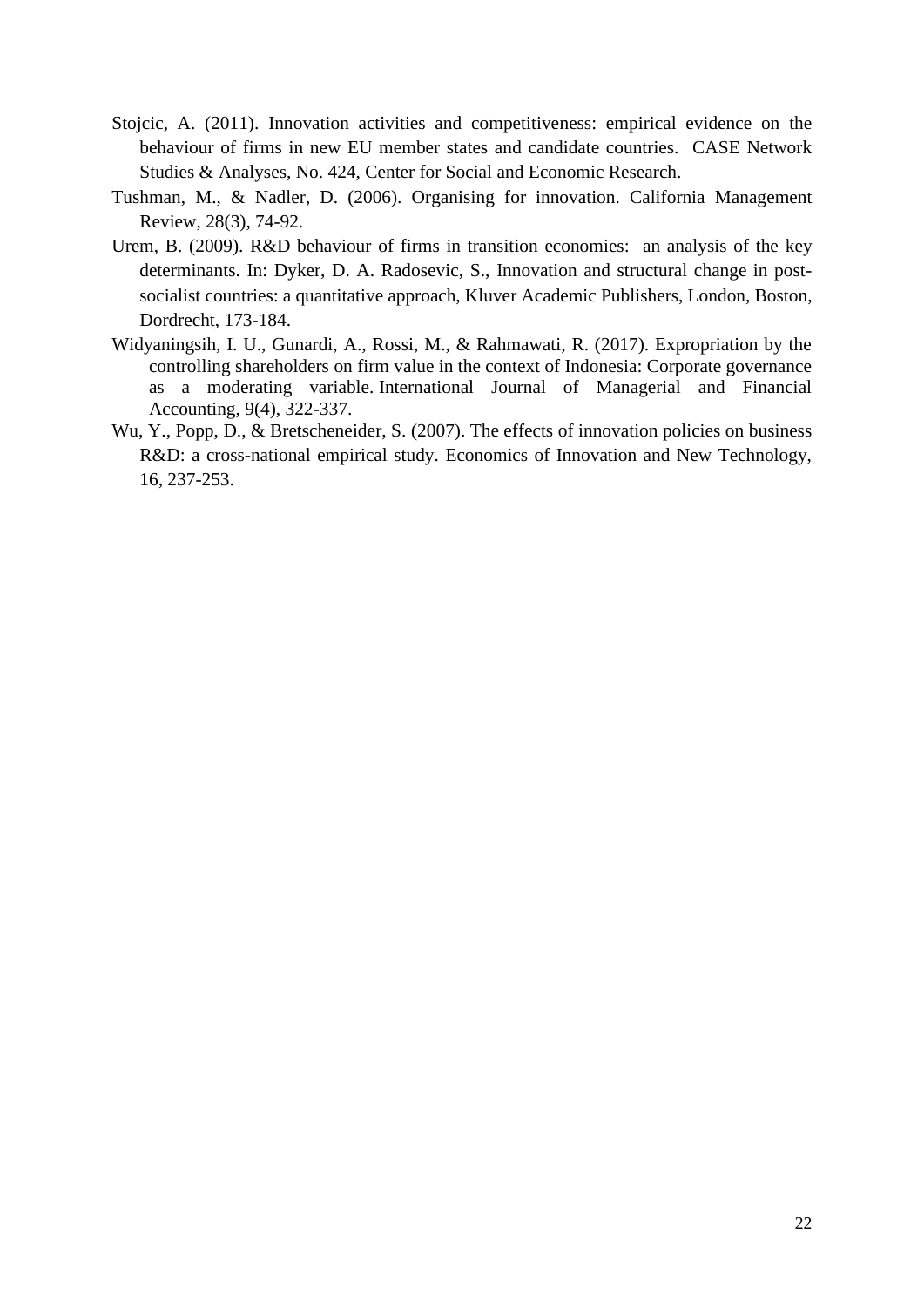Figure 1. Conceptual framework for the study

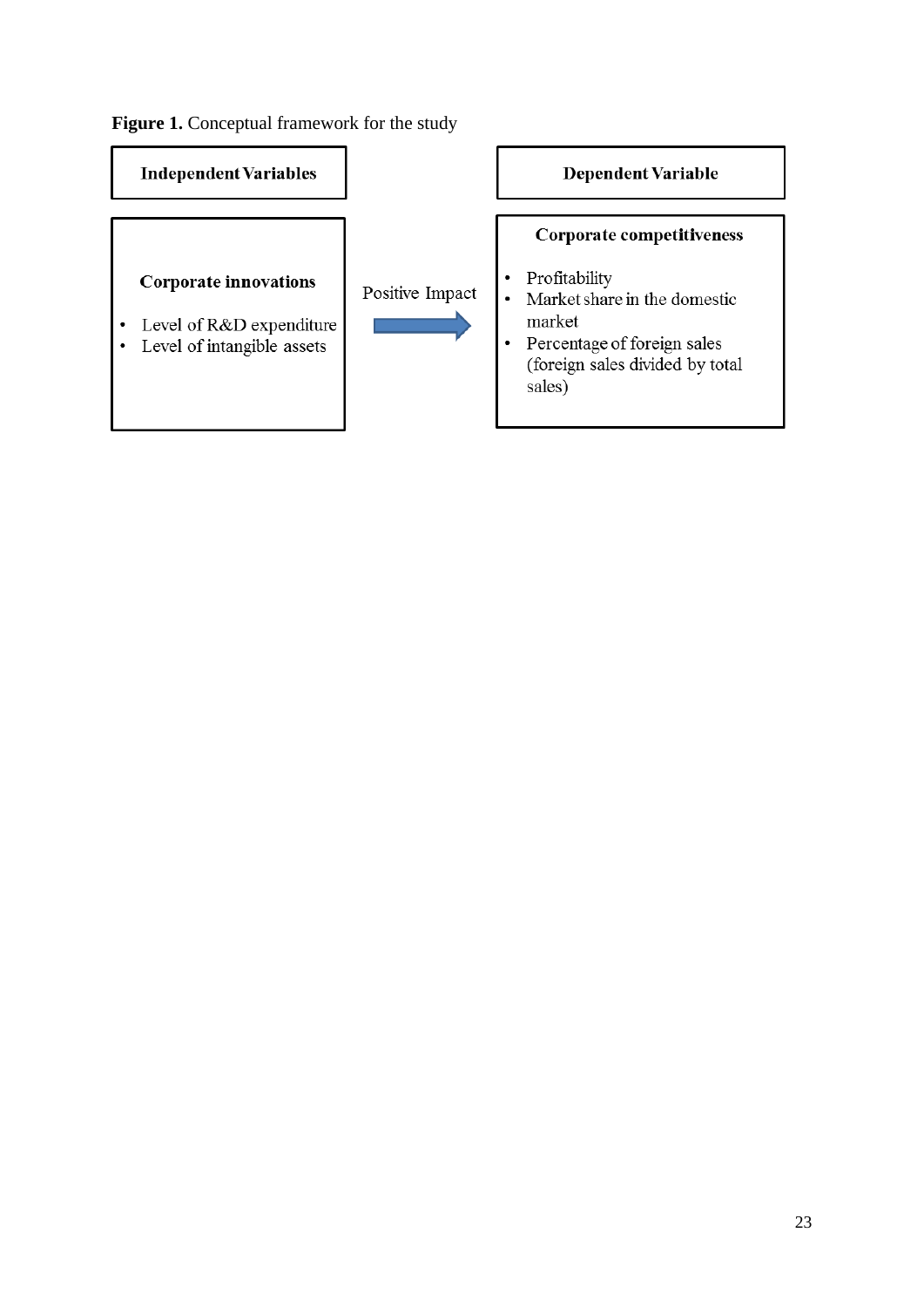| <b>Table 1.</b> Descriptive statistics |
|----------------------------------------|
|----------------------------------------|

| Mean  | Median | S.D.  |
|-------|--------|-------|
| 0.059 | 0.058  | 0.132 |
| 0.055 | 0.046  | 0.042 |
| 0.241 | 0.250  | 0.149 |
| 0.350 | 0.321  | 0.273 |
| 0.396 | 0.412  | 0.163 |
|       |        |       |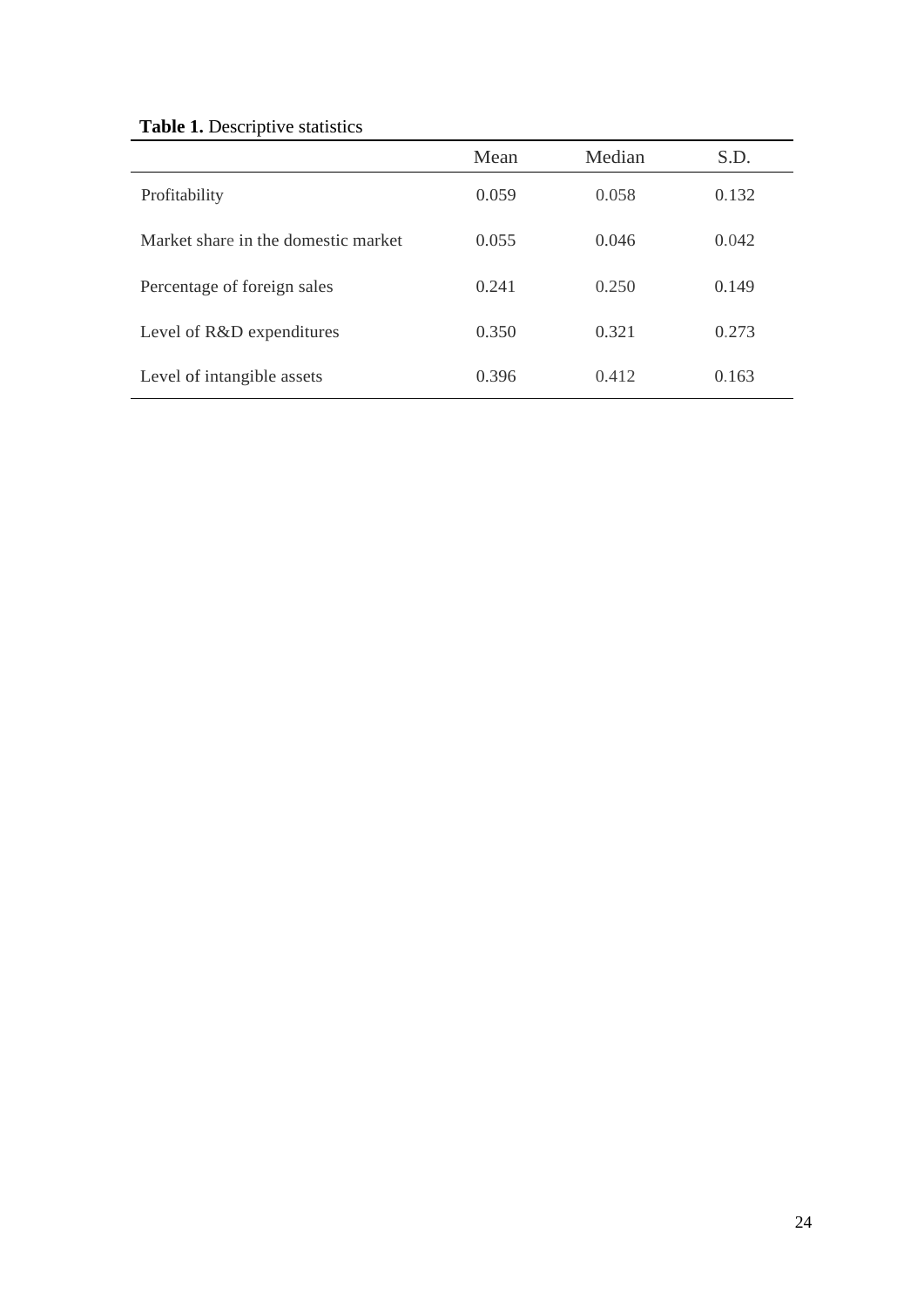|                            |                | <b>Panels</b> (the independent variables are lagged by one<br><i>period</i> ) |                                      |                                                    | <b>Panels</b> (the independent variables are lagged by two<br><i>period</i> ) |                                      |                        |
|----------------------------|----------------|-------------------------------------------------------------------------------|--------------------------------------|----------------------------------------------------|-------------------------------------------------------------------------------|--------------------------------------|------------------------|
|                            |                | A1                                                                            | A2                                   | A3                                                 | <b>Bl</b>                                                                     | B <sub>2</sub>                       | B <sub>3</sub>         |
|                            | Predicted sign | (Profitability)                                                               | (Market share in<br>domestic market) | $(% \mathcal{L}_{0}^{\infty}$ of<br>foreign sales) | (Profitability)                                                               | (Market share in<br>domestic market) | % of<br>foreign sales) |
| Level of R&D Expenditures  | $+$            | $0.884***$<br>(3.59)                                                          | $0.792***$<br>(4.71)                 | $0.813***$<br>(4.25)                               | $0.912***$<br>(6.13)                                                          | $0.837***$<br>(5.28)                 | $0.846***$<br>(6.44)   |
| Level of intangible assets | $+$            | $0.651***$<br>(6.93)                                                          | $0.576***$<br>(5.84)                 | $0.799***$<br>(4.67)                               | $0.721***$<br>(8.10)                                                          | $0.639***$<br>(6.18)                 | $0.852***$<br>(4.19)   |
| Intercept                  |                | $0.001**$<br>(2.01)                                                           | $0.004*$<br>(1.67)                   | $0.003**$<br>(2.33)                                | $0.002**$<br>(2.16)                                                           | $0.003*$<br>(1.65)                   | $0.004**$<br>(2.45)    |
| AR <sub>2</sub>            |                | 0.06                                                                          | 0.05                                 | 0.07                                               | 0.03                                                                          | 0.02                                 | 0.03                   |
| <b>Observations</b>        |                | 3,517                                                                         | 3,517                                | 3,517                                              | 3,517                                                                         | 3,517                                | 3,517                  |
| #Firms                     |                | 216                                                                           | 216                                  | 216                                                | 216                                                                           | 216                                  | 216                    |

**Table 2.** The link between corporate innovations and corporate competitiveness